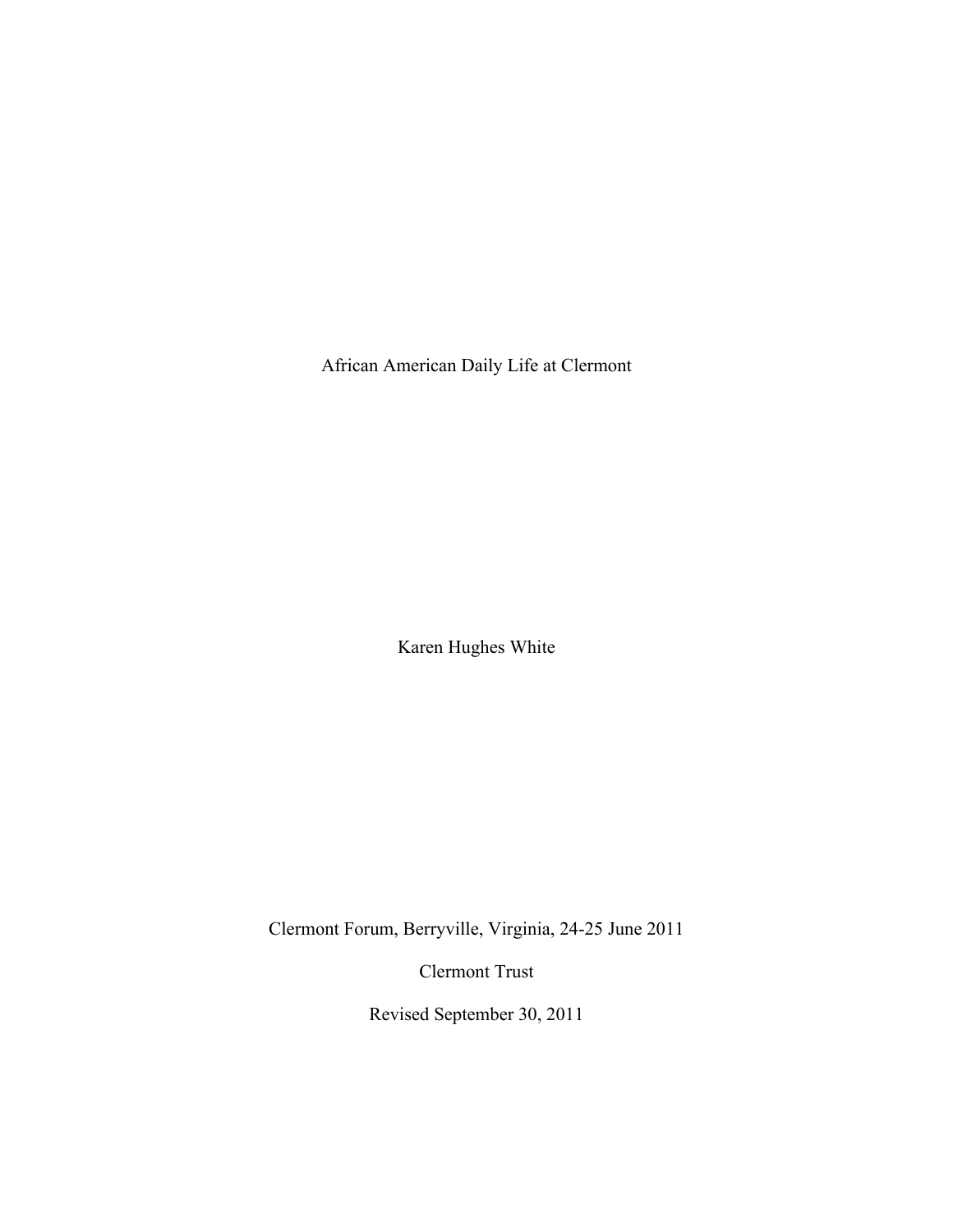African American Daily Life at Clermont is a theme worthy of scholars and the general public. It has a substantial value in the preservation and interpretation of Clermont. It is evident that African Americans were present at Clermont by viewing the residual slave quarters. The fact that African Americans were present and played a role in Clermont's history is documented in Clermont's archives. The presence is further supported by documents from other repositories in Clark and Frederick Counties that contain vital, land and probate records. Federal and state records including the United States Free, Slave, and Agriculture Census, and community oral histories also support the presence of African Americans at Clermont. The theme, African American Daily Life at Clermont, will be studied for its value in interpreting Clermont by reviewing several of the resources. The existence and impact of African Americans are noted in the archival holdings commencing in the era of American Slavery and extending through Segregation. One should find it easy, as did I, to conclude that the enslaved African American population of Clermont maintained a constant and increasing value in its daily operation. Clermont cannot be accurately interpreted without extensive efforts to interpret the African American presence and the intricate laws that governed their daily lives from slavery to freedom.

The history of Clermont is noteworthy as the laws of our nation and the institution of slavery are explored and expose the foundation of the Clermont saga. Individuals will be able to visit this historic site, benefit from living history interpretations, and attend and participate in workshops, seminars, and forums reviewing slavery and its economic impact on Clermont and its owners and the transition from slavery to freedom. The inclusion and network with the Josephine City Community will enhance the interpretation of slavery to freedom and offer a great benefit to scholars and the general public for exploring the Jim Crow Era of Clark County.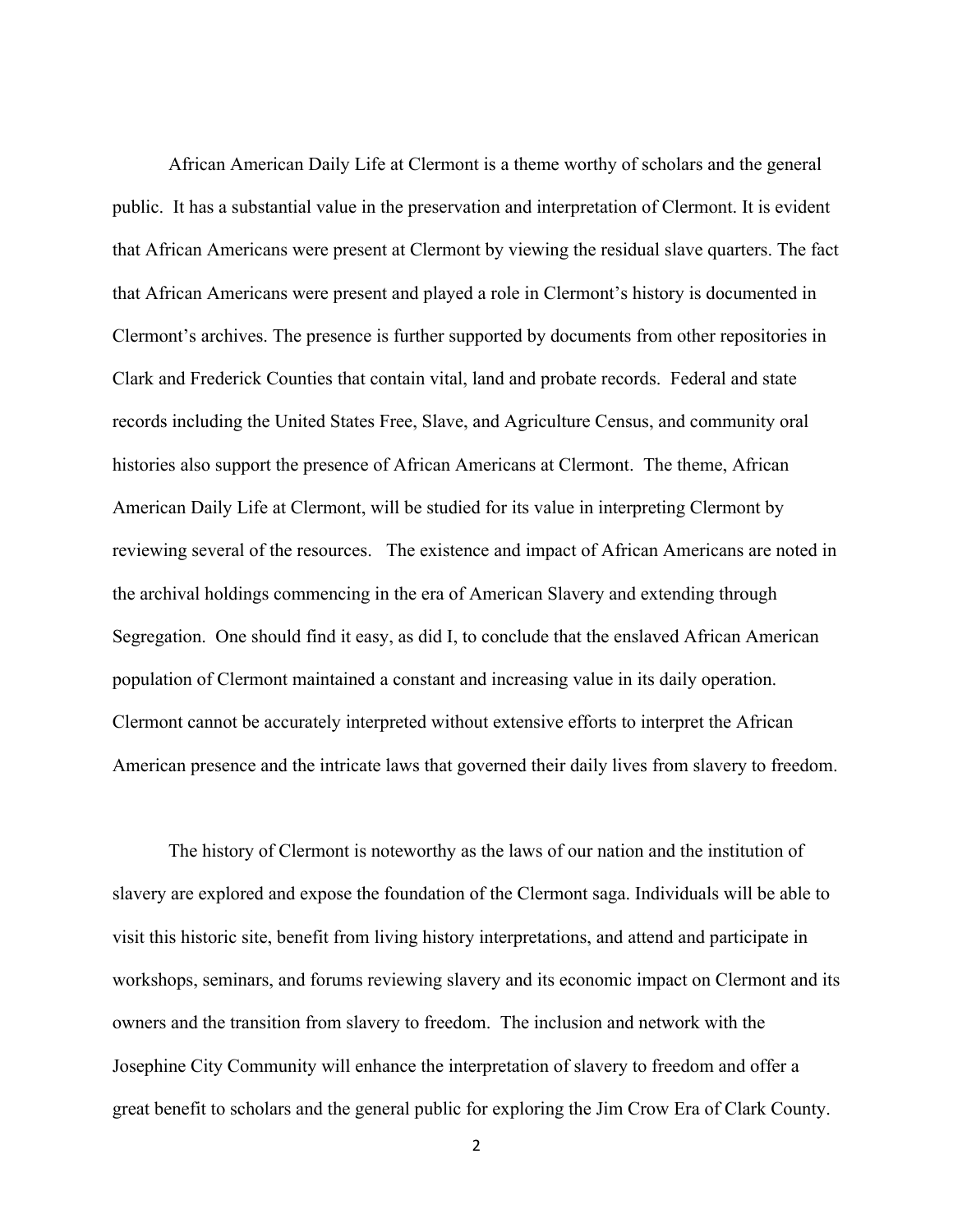Clermont's paper trail of documents is instrumental in the research and interpretation of the property. These archival documents open avenues for academic study, research and interpretation. The ability to assess the activities of daily life at Clermont hinges on identifying the residents of color both free and enslaved. Identifying these African Americans is somewhat challenging and often goes incomplete because of the sensitive nature of the history due to the institution of slavery. Lifelong servitude, based on the status of one's mother free or indentured at the time of the child's birth, was the underpinning for the Institution of Slavery in Virginia. Clermont's owners were accustomed to the institution, its practices, and the laws governing slavery. With the changes in the ownership of Clermont, the archives and county records reveal, a new work force of enslaved people having an opportunity to be introduced to the grounds and duties required to maintain this working farm. The research, study and interpretation of Clermont will benefit many in the understanding of this local property, the land owners and the free and enslaved people of color. Clermont has an opportunity of bridging neighboring counties to extend the interpretation since it has history recorded in both Frederick and Clark Counties. This gives a great opportunity for joint ventures in furthering this effort and networking with Lord Fairfax Community College and Shenandoah University.

Building on the archival foundation will reflect other historic sites such as Monticello and Mount Vernon. In 1993 Monticello's Getting Word Project began with the purpose to locate and record the oral histories of the descendant of Monticello's enslaved families documented in Jefferson's Farm Account Book and other archives. This project served to expand the understanding of life at Monticello. The Thomas Jefferson Foundation and the Robert H. Smith International Center for Jefferson Studies offer multiple research opportunities.<sup>i</sup> Mount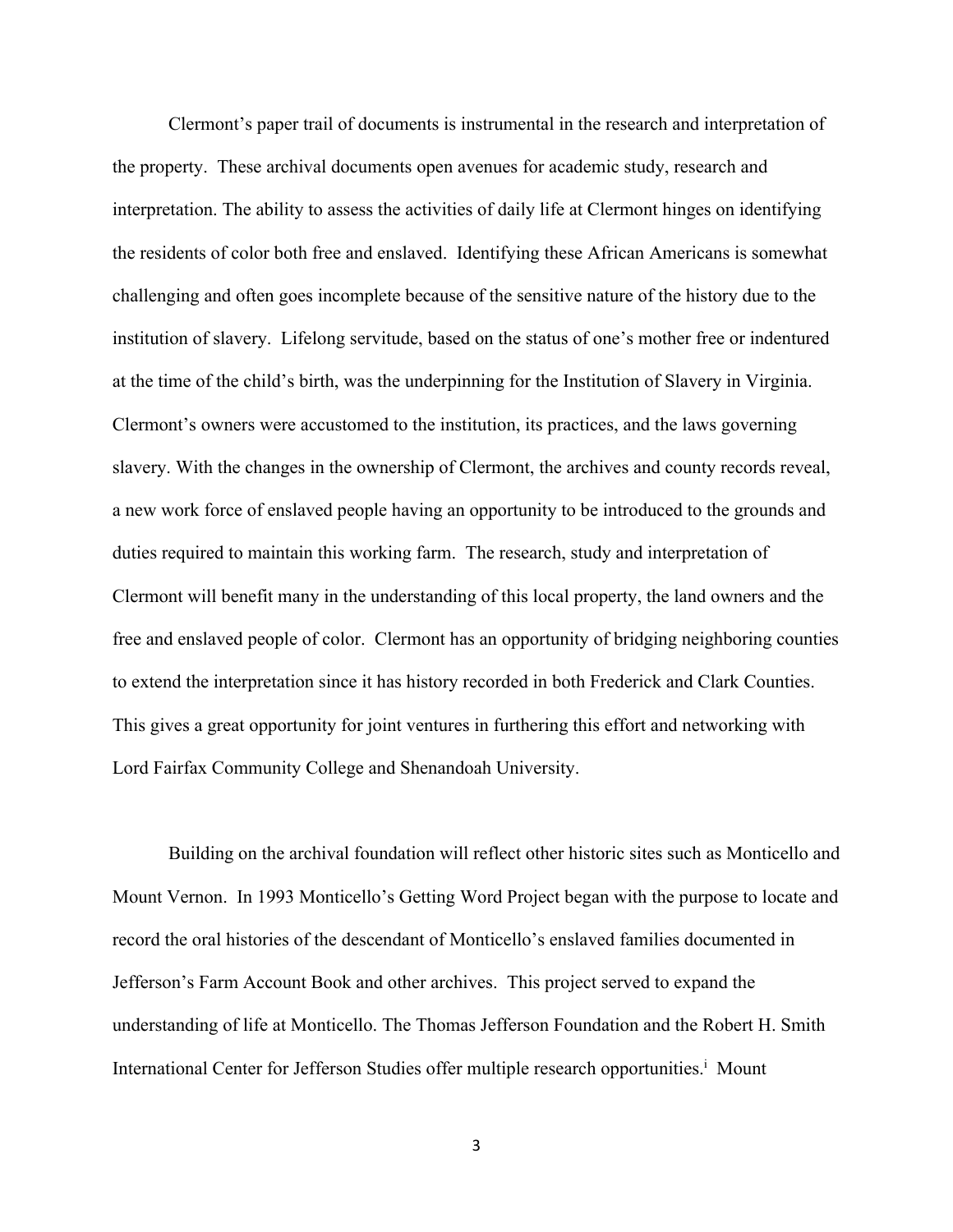Vernon's venue too offers enrichment in the subject of the African American experience. Mount Vernon's staff lectures include topics regarding slavery and daily life.<sup>ii</sup> They each have a site for interpretation and a foundation of archival files inclusive of African Americans. The utilization of the archives served as a base upon which to build and generate opportunities for broad-spectrum outreach that could benefit to the public. Therefore the inclusion and interpretation of the African Americans at Clermont will expand and enrich the visitors experience and offer supplemental themes for public forums.

Documents spanning nearly one hundred years reveal the presence of enslaved people in connection with Clermont. In reviewing the ownership of Clermont we find the presence of African Americans commencing with Edward Snickers the third owner, who purchased three enslaved African Americans: an unnamed girl for 63 pounds, Robin, a man, for 90 pounds and Jacob, a boy, for 50 pounds from the estate sale of Taliaferro Stribling, on May 25, 1775.<sup>iii</sup> Tracking the ownership of Clermont enables one to document the names and presences of the enslaved people there and their historical significance. E. Snickers moves to a nearby property in 1783 and his son William marries Frances Washington and they resided at Clermont. E. Snickers dies in 1790 leaving 62 slaves in Loudoun and Frederick Counties and his wife, Elizabeth Taliaferro Snickers dies at Clermont in 1799.<sup>iv</sup> E. Snicker's son William inherits Clermont and the following enslaved people: Jerry (a ferryman), Sall with her two children: Peg and Harry, Tom (a ferryman), Flora, Dick, Bob, Manuel, Tom (a wagoner), Robin (a blacksmith with his tools), Will, Sampson, Simon, Juliet, Jack, Walker, Jack (house servant), Peter, Nat, Ned, Jerry (the son of Sarah), Sarah, Cupid and Moses.<sup>v</sup> From this will one notes Edward Snicker's bequest to William tells the names of the people, of a family unit and their trades. In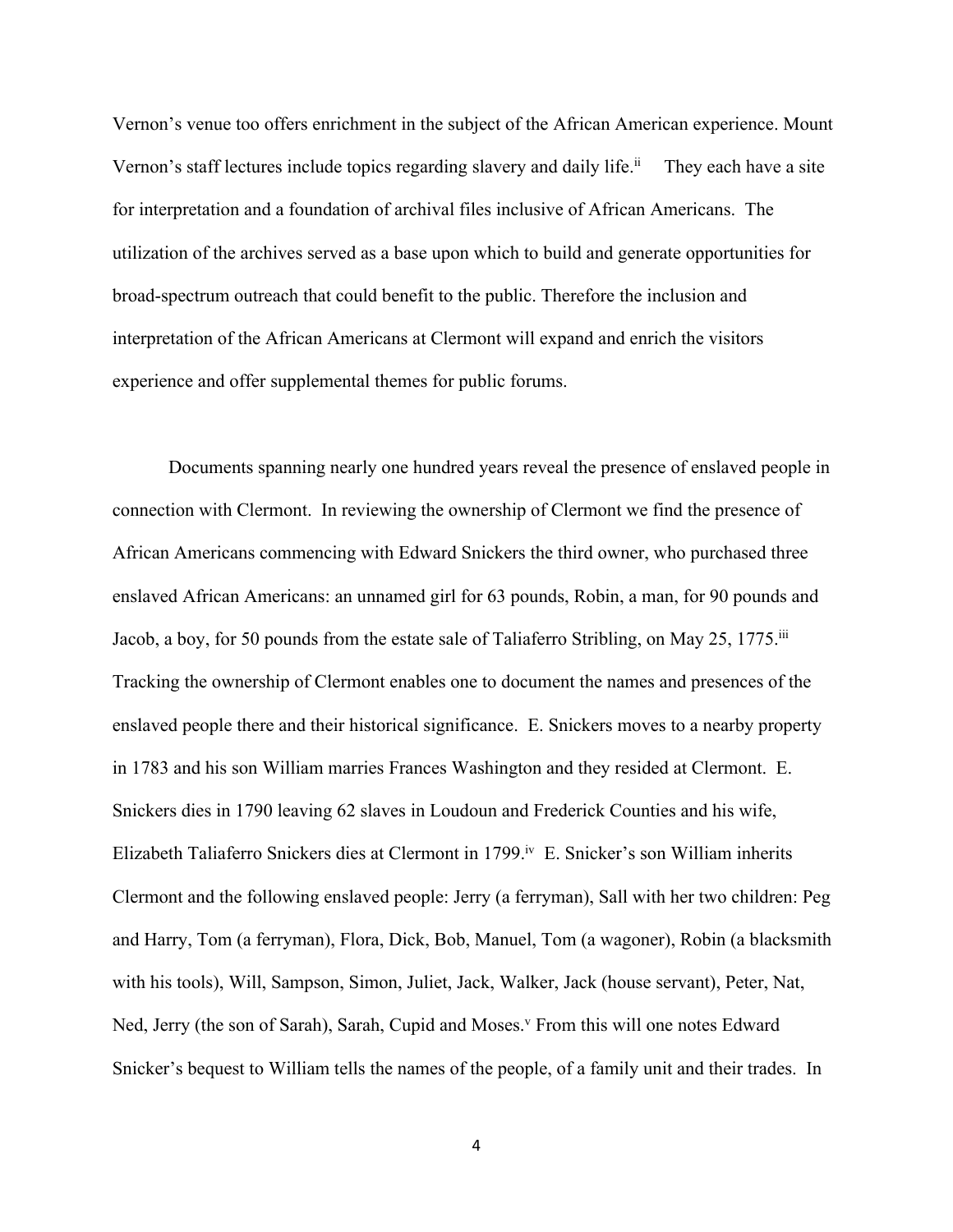1803, William sold part of his inheritance, to his niece Elizabeth Alexander and her husband James Ware, which included the ferry crossing. Elizabeth and her sister Sarah Snickers Alexander like William inherited property from their father's estate. The following slaves were to be divided between Elizabeth and Sarah: Jim, Winney, George, Lucy, Doll, Jeno, Charles, Nan and her five children: Jim, Charles, Matilda, Jo and Bill. Elizabeth's individual inheritance also included slaves: Aga, Jacob, Betty, Pallas, Jess, Jerry (son of Pallas) Frances and her child Jim of Prince William.<sup>vi</sup> The laws of Virginia addressed the condition and status of Negroes, mulattos and Indian slaves. In 1705 slaves were deemed real estate, therefore, their ownership descended unto the heirs and widows of the owners. With the 1748 Ordinance their status was declared personal property.*vii* These public records demonstrate the African American's presence and legal status among the owners of Clermont and warrant as topic for Scholarship.

Documenting the family lineage and marriages of the owners of Clermont and the legal status' of the enslaved people will illuminate inheritance and transfers of enslaved people through family lines. Researching property transfers assist in providing vital details in obtaining the names and additional information of those enslaved by the owners of Clermont. Therefore, it is necessary to explore resources beyond Clermont's archives and the immediate property owners to assist in revealing the invisible people of color. Elizabeth Snickers marries Thomas Stribling in 1788. On March 4, 1797 a transaction for the 389 acres between William Snickers and Thomas Stribling for 1,500 pounds was recorded. Thomas purchased an additional 20 acres from Warner Washington, Jr. Thomas Stribling's father Taliaferro dies leaving the following heirs: Francis, Taliaferro, Ann, Thomas, William and John.<sup>viii</sup> Taliaferro's Inventory of property includes the following slaves and their value: Ned (60 pounds), Robin (90 pounds), Mary (15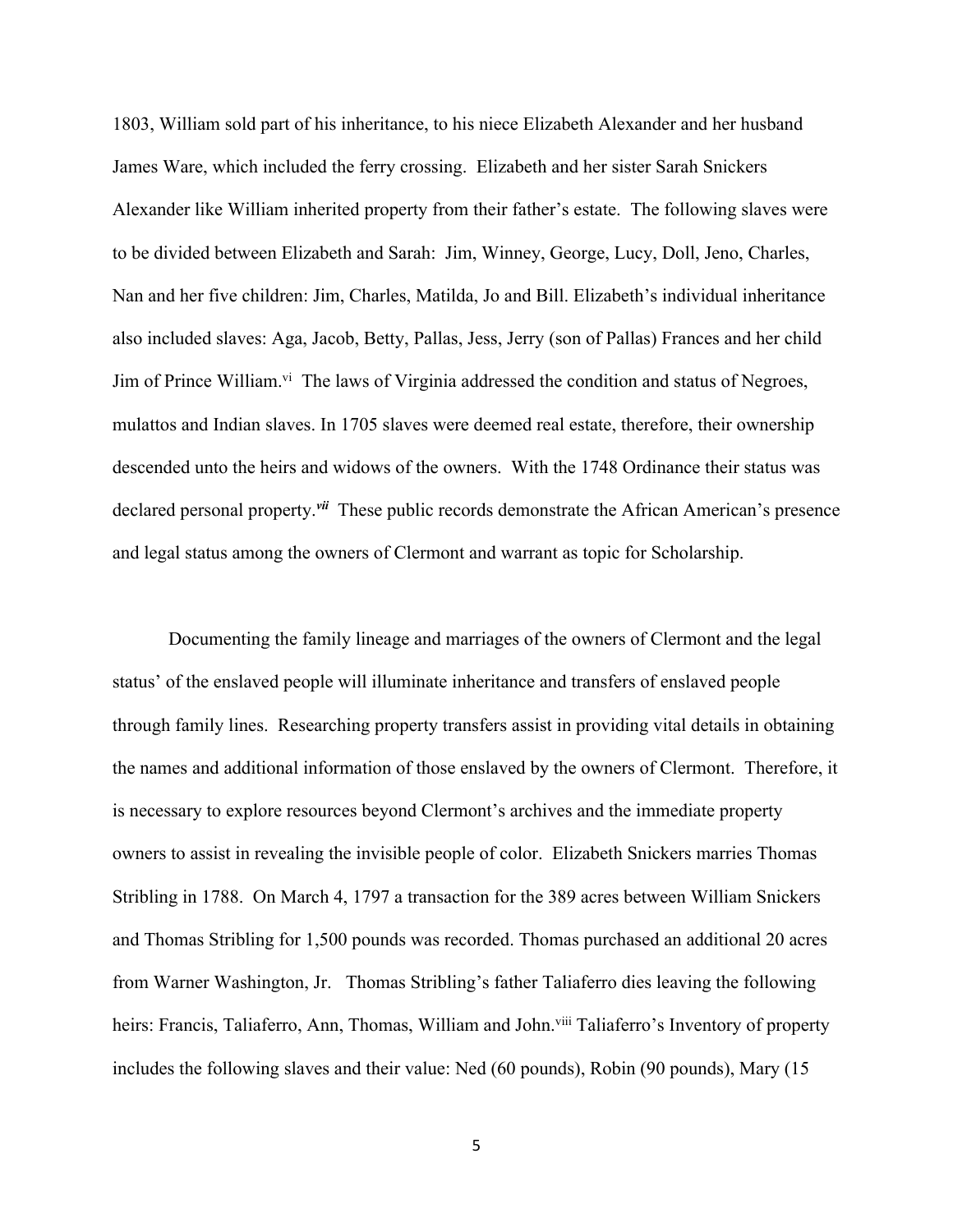pounds), Melford (40 pounds), Anthony (50 pounds), Hannah (80 pounds), Clary (10 pounds), Sampson (20 pounds), Jude (30 pounds), Lemon (30 pounds), Jacob (45 pounds), Lucy (60 pounds), Rose (60 pounds), Agg (20 pounds), Nann (30 pounds), Solomon (40 pounds), Solomon (40 pounds), Aaron (65 pounds), Ben (70 pounds), Flora (75 pounds), and Isaac (55 pounds). <sup>ix</sup>. Upon the death of Taliaferro's son Taliaferro an inventory of his slaves is recorded in September 1784 which included the following people and their estimated value: Floro (60 pounds), Robin (30 pounds), Millie (20 pounds), Lucy (15 pounds), Larry (40 pounds) and Milford (70 pounds).<sup>x</sup> Transactions again transpired between Thomas Stribling and William Snickers between 1818 and December 14, 1819 when William regained ownership of Clermont for \$5,000.00 and purchased an additional 75 acres from Francis Stribling son of Taliaferro which later becomes Josephine City. On April 20, 1819, William Snickers sold 444 acres, inclusive of Clermont to Dawson McCormick for  $$31,020.00<sup>xi</sup>$  It is an accomplishment not a trivial task to name those who are nameless in the records and revealing the invisible people of color. It is a very meaningful task which requires a wealth of knowledge in how and where to research in addition to the understanding that all people have the right to at least be identified by name even if you were an enslaved African American of this era.

Religious Practices during Slavery and African American Slave Holders of Frederick/Clark Counties are two topics that will be beneficial to the understanding of the African Americans of this era. African Americans free and enslaved had many obstacles to hurdle. For example the 1691 Act to the Virginia Assembly *"an act for suppressing outlying slaves covering divers subjects…"* discourages the emancipation of people. Hence, it required the newly emancipated person(s) to leave the commonwealth within six months or be subject to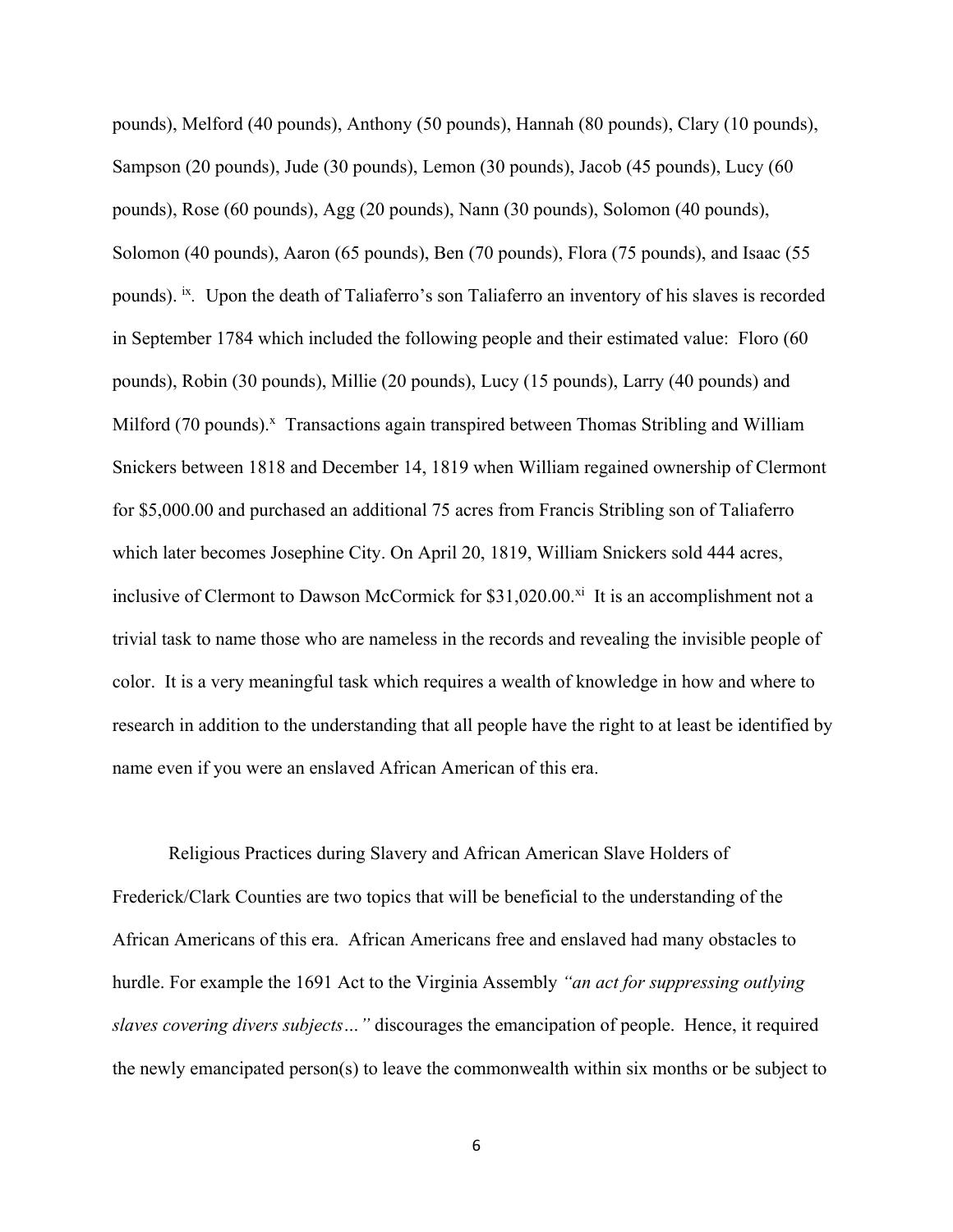re-enslavement.xii During Dawson's ownership of Clermont we find surviving minutes from the fourth meeting of Buck Marsh Corresponding Meeting of the Baptist Brethren of Colour. This religious meeting was prior to the 1832 Act to the Virginia Assembly entitled "*an act reducing into one the several acts concerning slaves, free Negroes, and mulattoes and for other purposes*," it is enacted that no slave, free Negro or mulatto shall preach, or hold any meeting for religious purposes either day or night;..."xiii The meeting was held at the Winchester Meeting-House in Frederick County, Virginia on Whitsunday (seventh Sunday after Easter celebrating the descent of the Holy Ghost upon the Apostles) and Monday June  $7<sup>th</sup>$  and  $8<sup>th</sup>$ , 1829. According to the minutes eight of the ten churches holding membership to the Association were represented by their ministers and messengers and contributions totaled \$4.50. The meeting yielded the membership of the Upperville Church.<sup>xiv</sup> Who were these men attending this meeting? Were they free or enslaved? Where their others attending besides the men of Colour? Let's take a brief look at one the representatives: Thomas Whiting, a free man of colour from Berryville, represented Buck Marsh Church. According the 1820 census his household of eight contained three free and five enslaved people of colour.<sup>xv</sup> Who were the three free people and five enslaved in Whiting's house? Were they family members? Is this an example of family members being kept within the family living within the restrictions of the law as slave and slaveholder? Did Nat Turner's rebellion influence the 1832 Act? As one looks at the daily lives of African Americans during slavery questions such as these often arise and open avenues for additional research and public forums.

Continual research into the family lineage of the owners of Clermont discloses additional inherited human property. Dr. John McCormick, grandfather of the 1819 Clermont owner, was a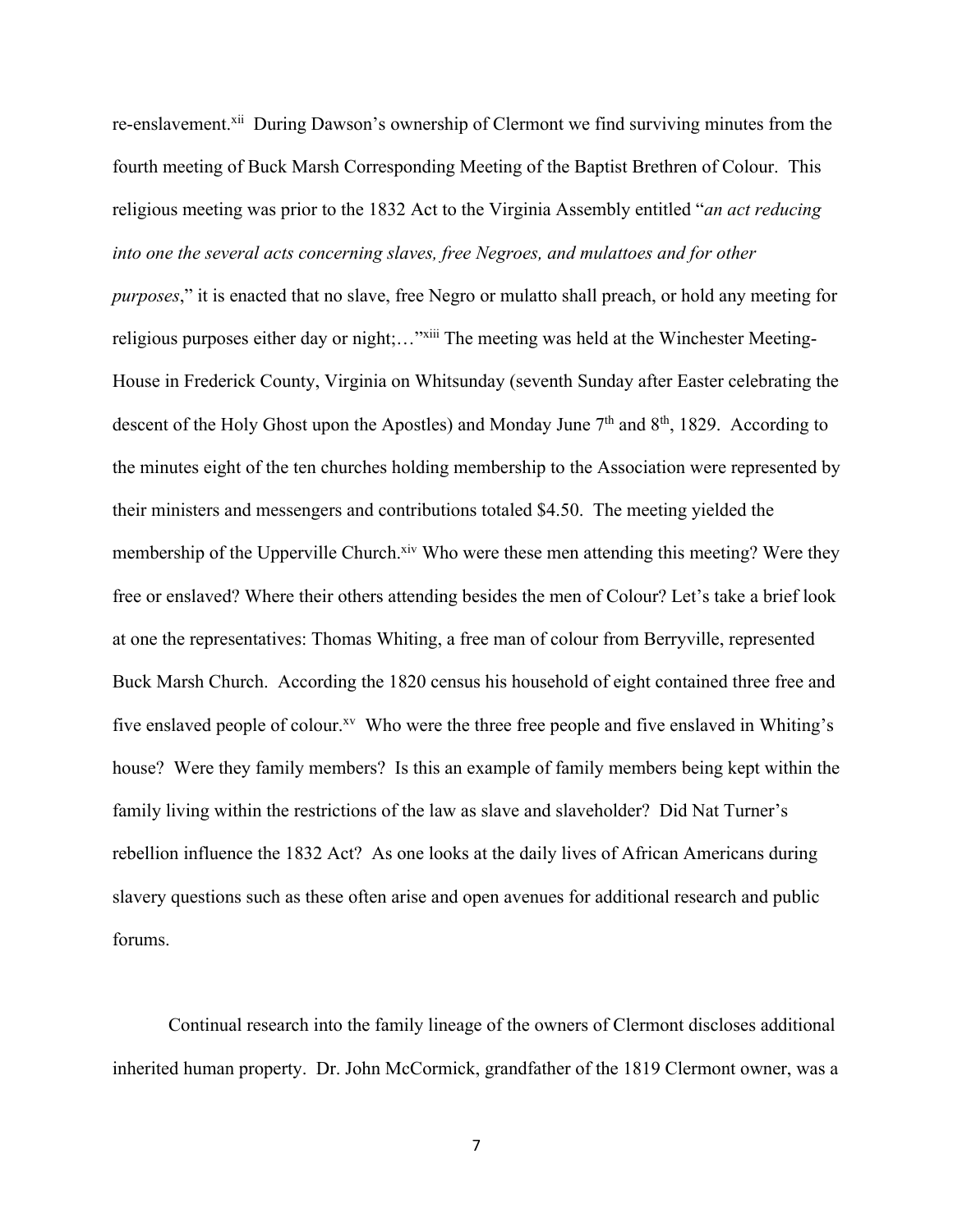physician who emigrated from Ireland about 1725 to Pennsylvania and the Shenandoah Valley about 1730<sup>xvi</sup> Dr. McCormick's probated will records his wife inheriting two enslaved people Fermore, a man and Cloe, a woman and upon the death of his wife his son James inherited Fermore and McCormick's other sons William, George and Andrew inherited Cloe.<sup>xvii</sup> Dawson McCormick, the 1819 owner of Clermont marries Flordina Milton daughter of John Milton and Ann Stribling Milton, a relative to Thomas Stribling (sister or niece). Flordina bore Dawson three children: Edward, William and Ann.<sup>xviii</sup> Upon Dawson's death his inventory and appraisal of slaves of August 12, 1834 records: Lucinda (\$300.00), Fanny (\$300.00), Maria (\$200.00), Sarah (\$175.00), Rose (\$250), Tom (\$150.00), John (\$80.00), James Jones (\$450.00), Bob (\$325.00), Samuel Thompson (\$250.00), Jim Lee (\$500.00), Nat Morris (\$500.00), Lorenzo (\$450.00), Caty (\$75.00), Molly (\$250.00), Juda (\$300.00) and William (\$500.00).<sup>xix</sup> In 1836 in the executor's account, Samuel McCormick is paid for boarding a sick slave named Katy. The company Kennon and Deahl were also paid for making her coffin.<sup>xx</sup> Flordina's family was also participants in the institution of slavery. Florinda's father, John Milton's executor's account references the sale of Isaac for \$600.00 and expenses for a coffin for slave Daniel, and domestic cotton for clothes for other unnamed enslaved people.<sup>xxi</sup> Upon Florinda's death her son Edward McCormick inherits Clermont. Edward marries Mary Stribling in 1847 and she died in 1853 and in 1856 he marries Ellen Jett.<sup>xxii</sup> The inheritance of human property and documented accounts of the owners of Clermont increases the integrity in interpreting Clermont and the daily lives of its residents.

Archival documents generated during Edward's ownership of Clermont disclose the presence of African Americans enslaved, hired and free. The emancipation of the enslaved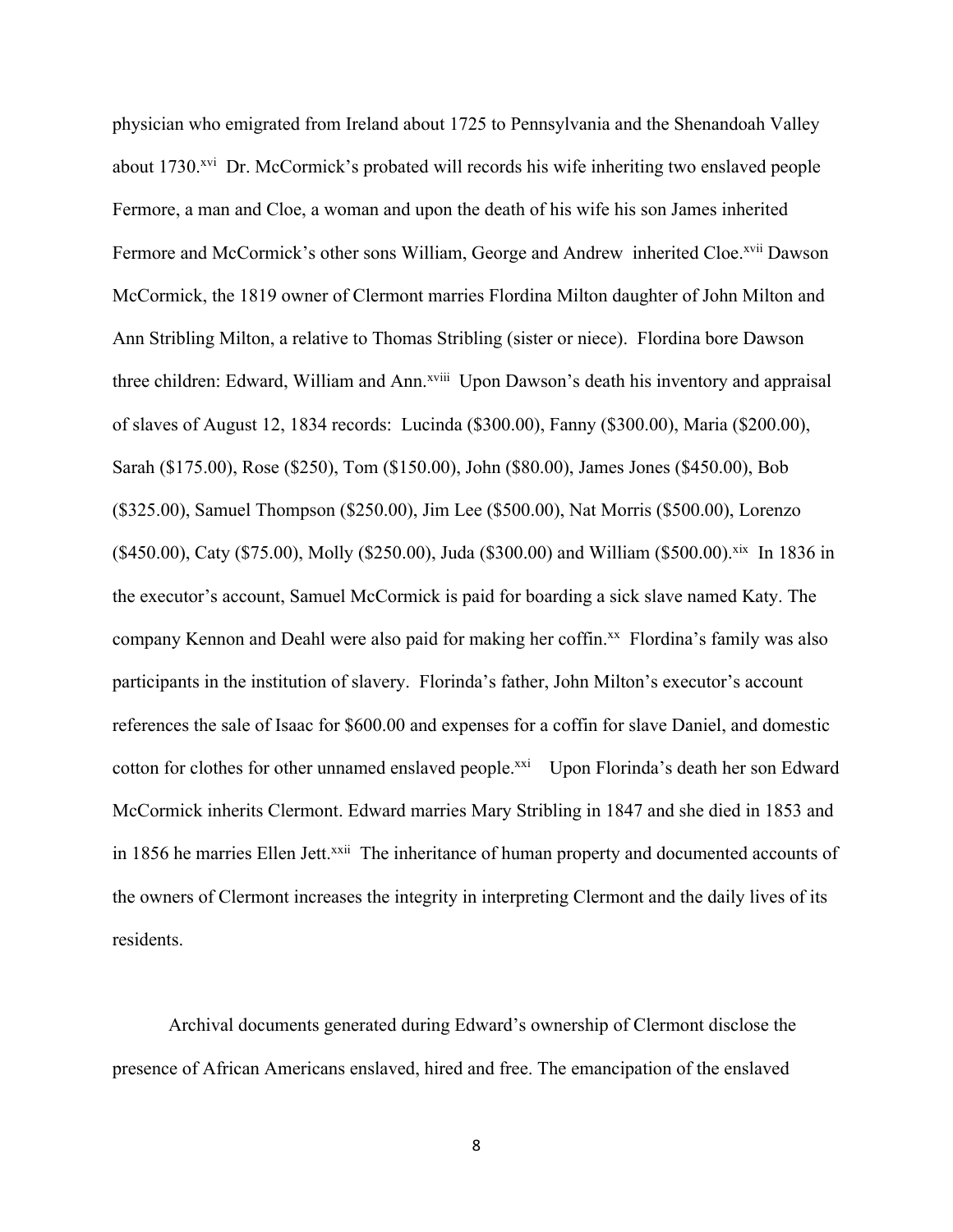continues to raise questions within the community. In 1836, the same year that Clark County is formed from Frederick, concern for the increase of free people of color is noted. On December 3<sup>1st</sup>, a petition of twenty-eight white residents of Frederick asserting the "partial emancipation of slaves is the greatest evil facing residents of the state… Those who hold slaves and wish to emancipate should be permitted to do so by hiring them out until they have earned enough for their own removal; or owners should cast lots and sell other slaves to pay for the removal of those they wish to free. Free people of color who remain in the state contrary to law should revert as slaves to the heirs of their emancipators."*xxiii* The archives of Clermont continue to document the presence of African Americans and the daily activities of this working farm.

The history of Clermont will be enhanced by utilizing the archival files by abstracting and compiling references to and names of people associated with Clermont. Often documents only refer to servants and slaves as a hold, not as named individuals making their presence appear insignificant. In November of 1835 fifty cents was charged for making shoes for an unnamed servant, on January 25, 1836, \$3.66 was charged for medical services for servants and on January 18, 1839, \$16.00 was charged for medical care for slaves. Several charges for midwife fees were incurred during this time; hence, increasing the slave population and estate value, and expenses for hiring labor is also documented.<sup>xxiv</sup> An account between Edward McCormick and George West reveals unnamed laborers working at an average wages of \$1.00 per day per hand and \$.75 per day for Hodge a local blacksmith from March 1848 to January 1849.<sup>xxv</sup> The labor force though often unidentified was essential in this working farm. This archival page showing actual accounts for day labor supports the fact that additional labor was necessary and utilized beyond the household residents in order to maintain the farm and increase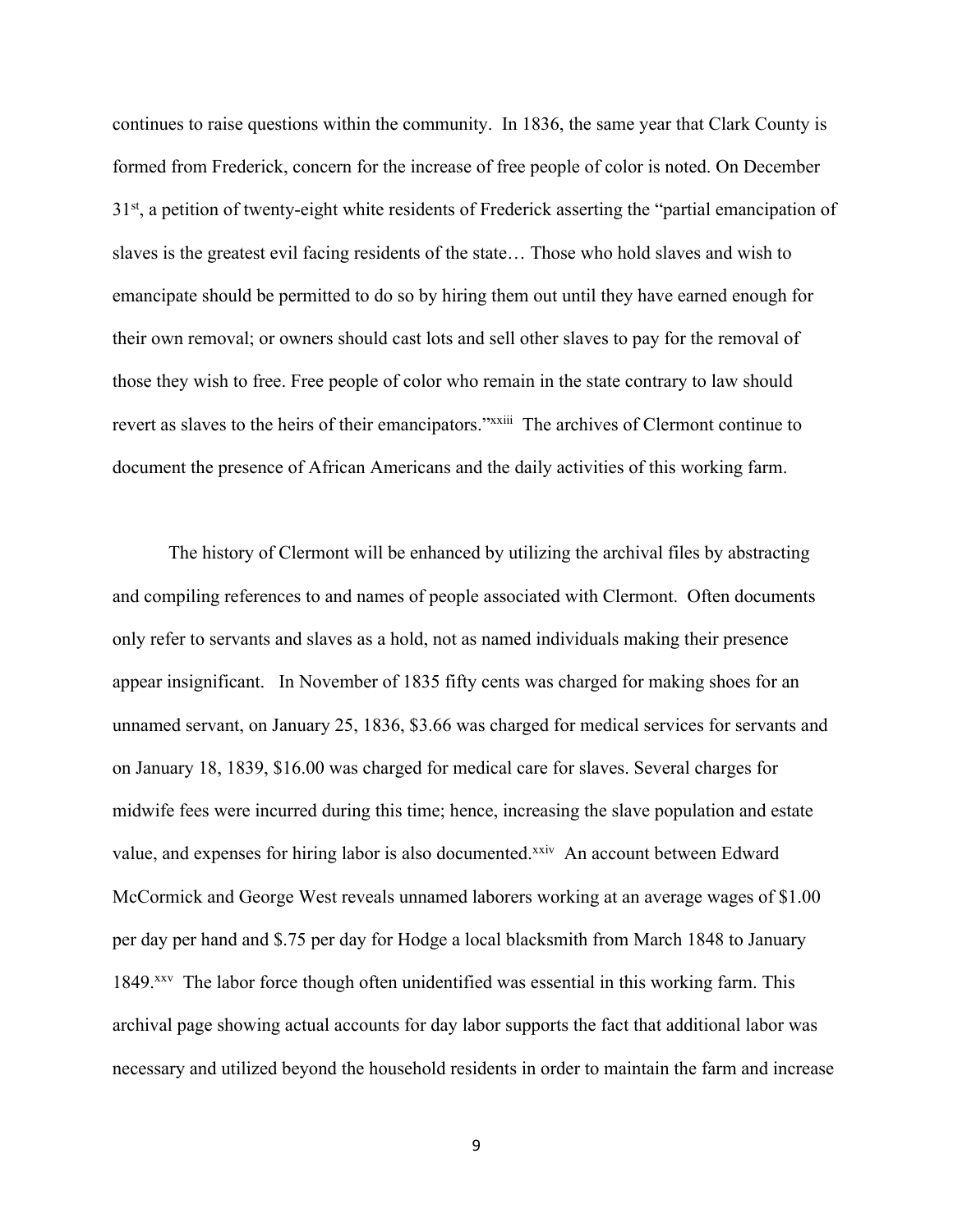its produce. Cost incurred for the maintenance of the labor force identified as servants, slaves and hires is noted and definitely merit additional analysis.

Supplement labor is also documented in the archives of Clermont as we visit the hire contracts. The contracts for labor include the name of the person being hired, a hire date with specific dollar amount payable to the slave owner, and often additional stipulations of clothing and taxes are included. The 1849, unsigned contract for \$70.00 bound the writer of the document and his/her heirs to pay Thomas McCormick and his heirs for the hire of Sam Robinson and his wife Jane and her children for one year paying their taxes and furnishing them and their children with usual and customary clothing.<sup>xxvi</sup> Edward McCormick's receipt for the hire of Ned, Bob, and Anthony for the year of 1848 for one hundred ninety dollars was signed by Taliaferro Stribling June 1, 1849.<sup>xxvii</sup> A receipt from Mary Stribling in the amount \$387.00 itemized the farm rental for \$310.00, the hire of Ned for \$65.00 and a white cow for \$12.00 for the year of 1850.<sup>xxviii</sup> Another contract for Ned in 1852 provided customary clothing for him, the payment of his taxes for the hire year and \$70.00 payable to the slave holder.<sup>xxix</sup> Hire practices, clothing and taxes are added topics of concentration for further investigation.

Edward McCormick's account with Dr. S.S. Neill for medical services is a great addition in documenting life at Clermont and the African American presence. This account not only gives names but dates and type of treatment given. On February 12, 1851 Charles had a tooth extracted, and unnamed child had their fingers amputated. The record documents several visits and treatment with medications given to John, Mollie, Rose, Judy and her child, Jim Lee, Noke and Nat. Josephine was seen and treated several times with the last entry documenting the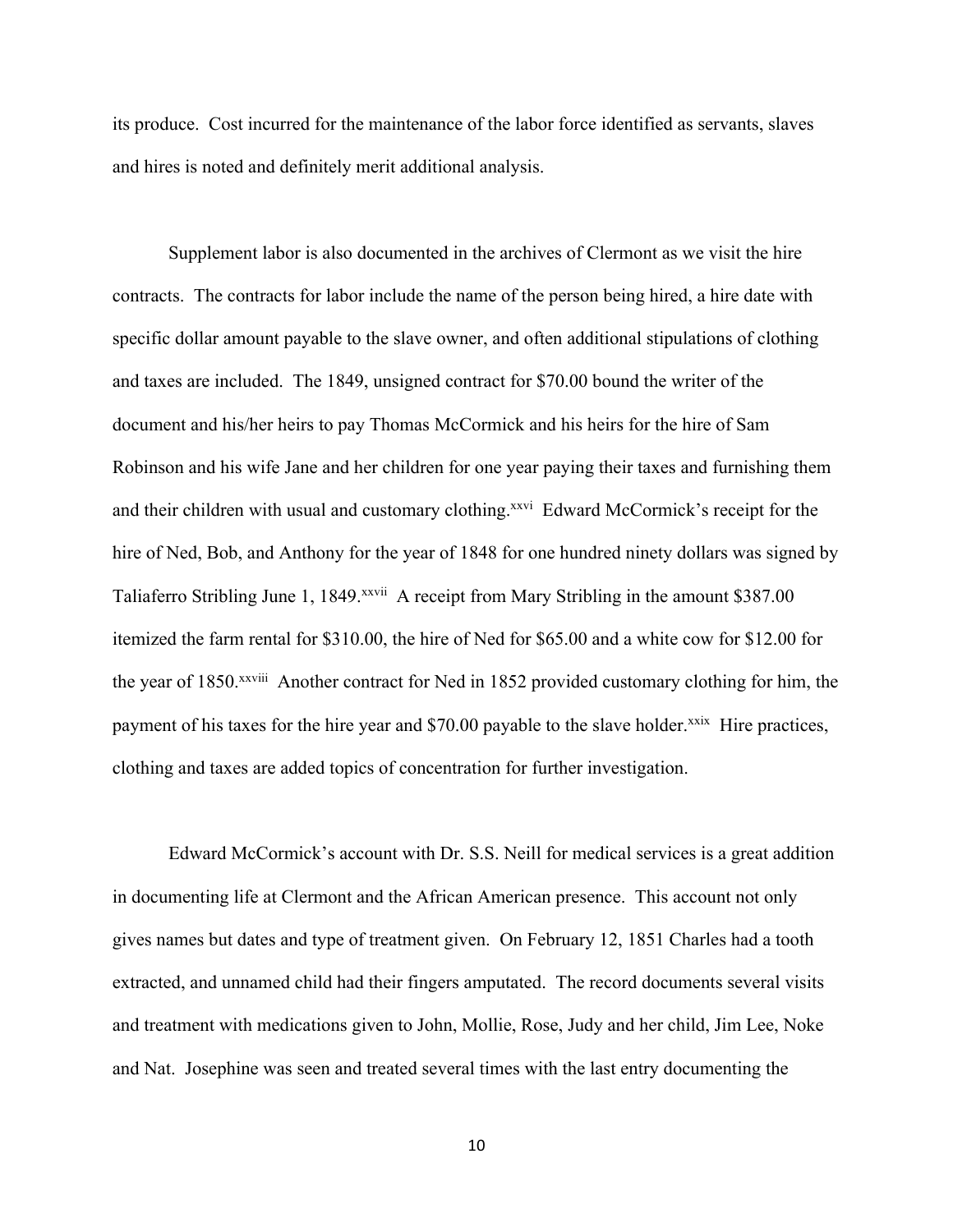delivery of her unnamed child.<sup>xxx</sup> Another surviving record documents charges for shoes and boots by Kable and Cooley between 1854 and 1855. Boots were made for Bob, John, Charles Nat, Bob Page and shoes were made for an unnamed black woman, Aaron, William, Mary, Mollie and Sam.<sup>xxxi</sup> This names of the enslaved in these document mirrors some of those in the Dawson's McCormick's inventory and appraisal of 1834. It is necessary to constantly utilize all resources available to document the presence of the African Americans in hope of learning of their daily existence and activities at Clermont. Having access to a searchable database will allow the cross referencing of documents and the ability to track individuals. This is a vital tool and will benefit actual and virtual visitors seeking to learn more of the daily lives those at Clermont.

The United States Federal Census allows the researcher the ability to assess Edward McCormick and his neighbors in 1850. Edward is residing in dwelling #87 where he is listed as a 25 year old farmer having real estate valued at \$19,632.00 his household includes three females 23 year old Mary E., 2 year old Florinda, and a 70 years old black female named Nancy Thomson and Joseph Gooman a 17 years old labourer. Immediately questions concerning Nancy Thomson are raised. Was she born free or emancipated? Is Thomson her married or maiden name? Is she a mother, if so was she free when she gave birth and who are they? Why is she in this household? This is just one example how one document with a name can lead to other areas of research needs for a more inclusive interpretation of this often invisible and overlooked history. Living in dwelling #88 we find Mary E. Stribling a 49 year old farmer with real estate valuing \$8,460.00. Cyrus McCormick a ,45 year old farmer and physician, was living in dwelling #89 his real estate value was \$37,215.00; also in in the same dwelling was 60 year old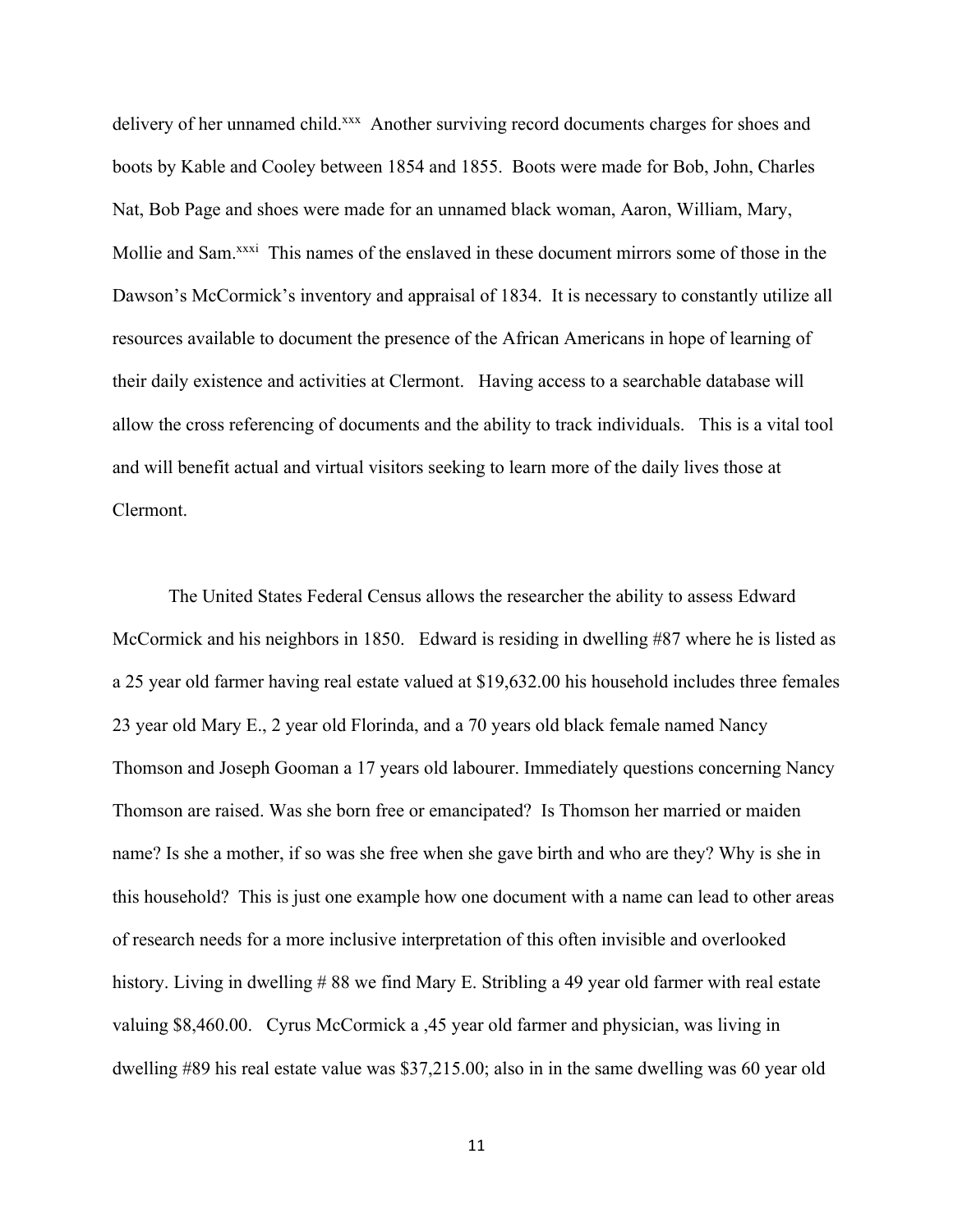farmer Samuel McCormick and his real estate valued \$37,793.00, John Johnson a 22 year old laborer and a 45 year old driver named Ebin Frost were also in his dwelling. In dwelling #90 we find William D. McGuire, a 40 year old farmer and physician, and his real estate was valued at \$18,050.00.<sup>xxxii</sup> According to the 1850 Slave Schedule of Clark County, Edward McCormick had a total of 20 enslaved people, 11 female and 9 males, Mary E. McCormick enslaved one male and five females, Cyrus and Samuel together had 31 enslaved people and William D. McGuire a total of 15 people. xxxiii Another question arises: were the McCormick neighbors living on Clermont property or adjacent tracks of land? Complete family lines of the families residing in and around Clermont add a stronger understanding of the area and interactions hence developing an enhanced interpretation of Clermont and the multiple themes related to African American Daily Life at Clermont. Interactions hence develop an enhanced interpretation of Clermont and the multiple themes related to African American Daily Life at Clermont.

The letters, housed in Clermont's archives, also enrich the understanding and concerns of the inhabitants of Clermont. The 1855 letters chronicles James Lee. We first find mention of a Jim Lee as part of the estate of Edward's father Dawson McCormick in 1836, he is valued at \$500.00; later in 1851 we know he received medical care. The letter dated August  $17<sup>th</sup>$  from James Spinks on behalf of Joseph Bruin, sets the stage: Edward McCormick sent a man to be sold to Joseph Bruin by a Mr. Jackson. This slave who is to be sold begins to complain. Bruin is not interested in purchasing him and believes it best to consider sending him to Richmond to the Firm of Dickerson-Hill & Co.<sup>xxxiv</sup> According to the August 23<sup>rd</sup> letter Edward requested M.M. Lewis to visit Bruin and Milton regarding the sale of the Negro man. Both Bruin and Milton were indifferent to buying or setting a fixed price for this enslaved male, they doubt if he will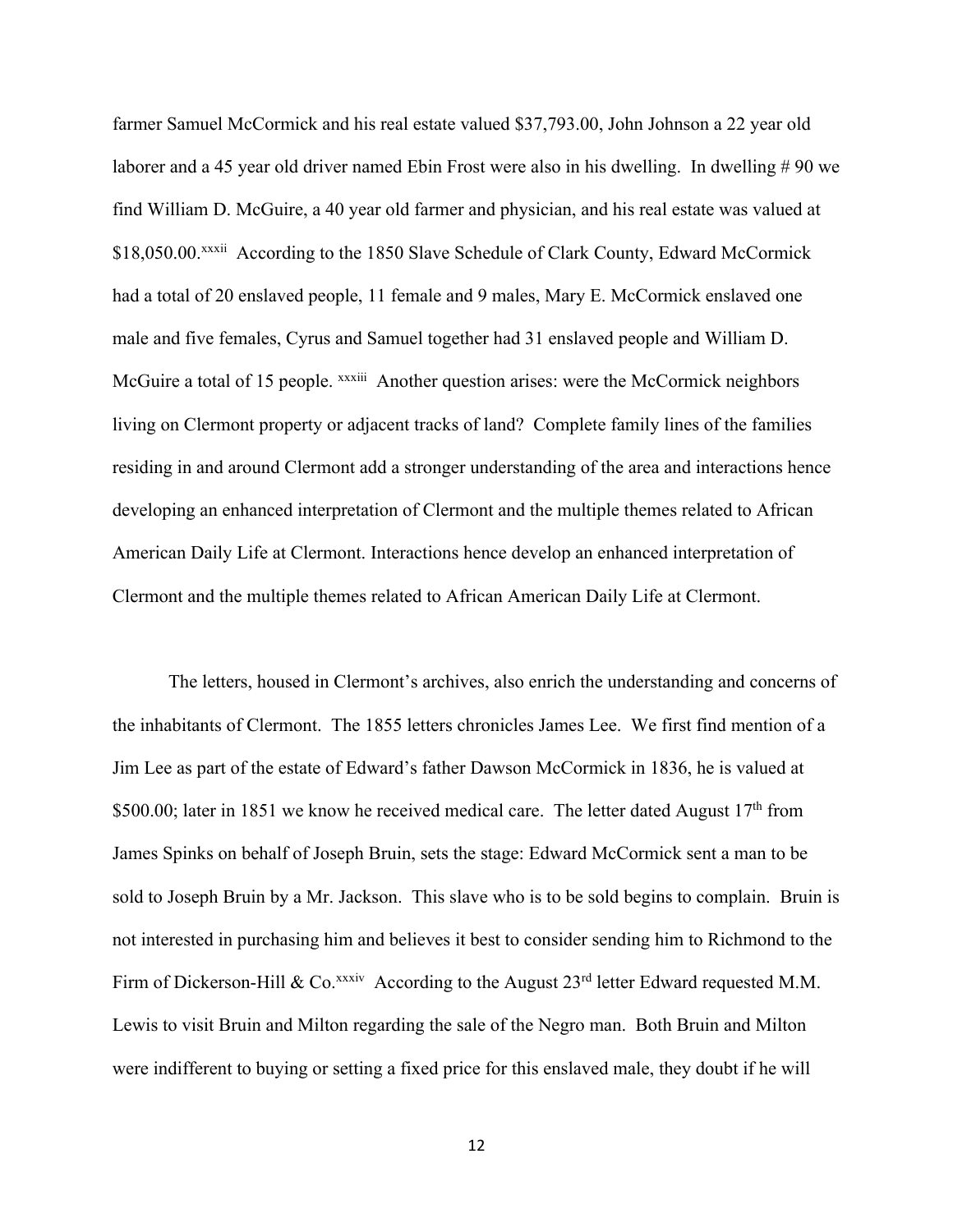sell in Richmond. Lewis states it is obvious he doesn't want to be sold for he complains about being broken down and in bad health, therefore he feels Bruin and Milton will not give a fair price for the sale. He encourages Edward accept the amount offered for him if you can get it, for Lewis feels it is more than Bruin and Milton are offering for the sale of the Negro man.<sup>xxxv</sup> On August 29th Spinks writes Edward again on behalf of Bruin, "now is as good a time as any to send him to Richmond" but questioned if he would sell in Richmond for \$400.00 which is considered a dud sale. Spinks also informs Edward that he believed the Negro may have the dysentery as he is unable to keep his food down as he often throws up after eating. Spinks writes if you are able get \$600.00 for him, don't send him to Richmond.<sup>xxxvi</sup> On September  $10<sup>th</sup>$  James Spinks sends a letter to Mr. McCormick enclosing a copy of the runaway advertisement of Jim who ran away the previous Friday. Bruin request Mr. McCormick to inform him if Jim returns to his neighborhood and desired to have Jim returned to him; Bruin says he had favored him and he now realized his complaints must have been false. *xxxvii* These letters are direct accounts of the institution of slavery at Clermont and it reveals many aspects which may be at the focus of future forums at Clermont. It also gives Clermont the opportunity to submit an application to the National Park Service for the Network to Freedom Program.<sup>xxxviii</sup>

Many runaway slave advertisements include vital information to aid in the capture and return of the runaway, but today we are able to utilize the same information to learn more of the parties involved. We learn of their location at the time of their elopement, their physical description, trades, family, communities, their last sightings and proposed routes. On September  $7<sup>th</sup>$  Joseph Bruin advertised in the Alexandria Gazette for the reward of runaway James Lee, who escaped at 9 o clock, he is 35 or 40 years old, dark copper color 5' 6" or 7" high, hair very short,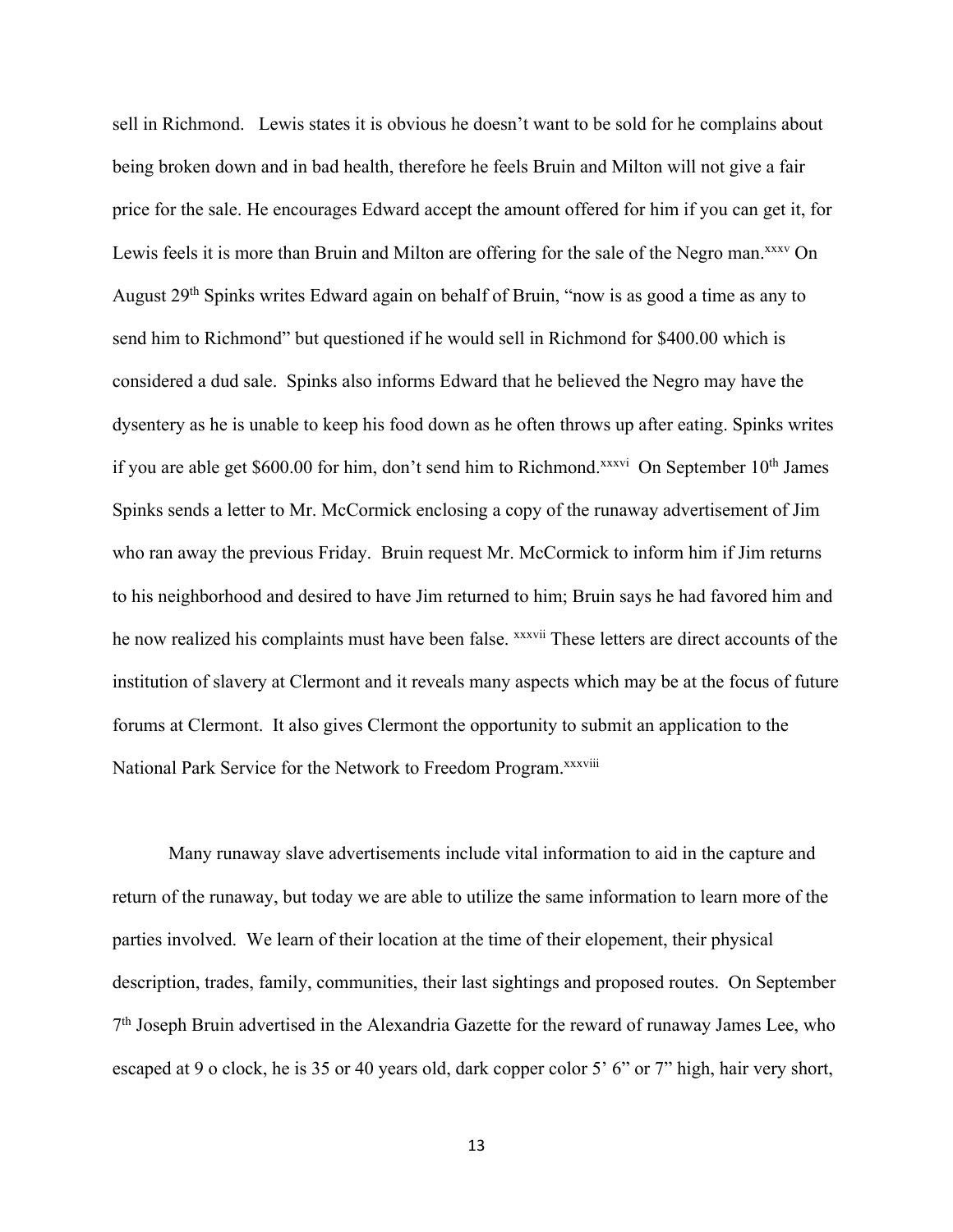beard long, teeth bad, some out in the front, heavy set, no clothes but pants and shirt all cotton. I will give \$100.00 for his return to me at Alexandria or secured in any jail. He came from Edward McCormick near Berryville Clark County, Virginia.<sup>xxxix</sup> The search continues for Jim Lee as well as the concern for reimbursement for his value. The September 28<sup>th</sup> letter from M. M. Lewis to Edward addresses the continued search for the runaway. Lewis had spoken with Bruin and the runaway captured in Aldie turned out not to be Jim, but belonged to a man near town. Bruin heard Jim was somewhere in Loudoun and on his way home where he thinks he is probably at his wife's. Bruin informs Lewis he is not legally bound for Lee's value that a similar case had been decided which resulted in releasing the trading firm from any such obligations; but that if the man was lost the firm would be willing to pay his value which would be estimated by competent traders rather than the law. And if he is captured the firm would be bound to pay the hundred dollars offered for him as a reward. He further stated that he would have been unwilling to give more than \$300 dollars but now would give  $six.^{x}$  Concern over the liability for the value of the runaway is addressed in this letter which confirms the need for additional scholarship on this topic.

The Slavery and African American Daily Life at Clermont remains an essential component in interpreting Clermont. Letters continue to document the mindsets and priorities of the families of Clermont. The institution of slavery brought with it monetary rewards to the owners and often raised levels of concern and conscience. The Nov 15<sup>th</sup> letter from Kate Stribling in St. Louis, sister of Edward's first wife, addresses the sale of Glenowen slaves Ned, Jack and Bob: "Your letter of the 30<sup>th</sup> was received last night and gave us both pleasure and pain. Pleasure to hear from you and the dear little darlings were enjoying health, and pain at the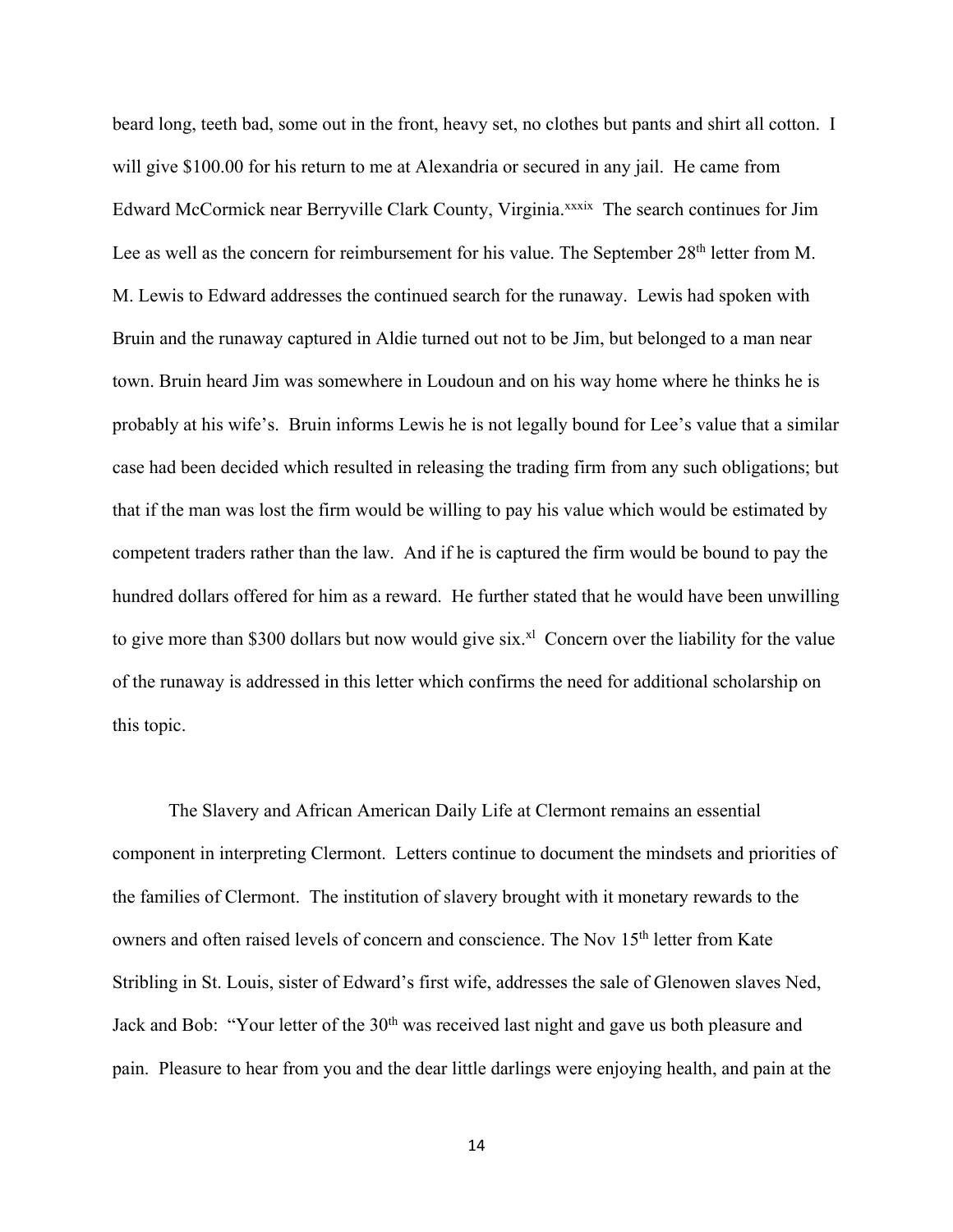conduct of those two servants, which could only be equaled by our surprise; for we would all have suspected anyone else sooner than Ned for anything of that kind, indeed mother still says she thinks he must have been put up to it by someone. We regret Jacks fate particularly on his mother's account; she has so frequently expressed the greatest desire to have him out here and particularly since Alseys death; remarking always "If I only had Jack here I would be satisfied." As to Ned mother say you can have him at \$725 that she cannot bear to think of his being sold to a trader as he has always been so faithful, and she is sure has been led off by bad advice. She would have let you have him long ago, but as she had promised them she would not part with him while she lived, she would not violate that promise. Now that they have acted thus, she can with a clear conscience dispose of them. She thinks it is likely this will put Bob in the notion, and desires that you will see Wm. Clevenger before the holidays and know of him whether or not he will buy him. He offered \$700 last summer, but you remember her price was \$800. She says you must get the most you can for him; but she would rather take less from Clevenger than anyone else because she thinks Bob would prefer belonging to him. You are there however and can judge from circumstances and what would be the best course and will act accordingly. Mother will add a few lines to this and give you any further instructions she may think of. Signed your attached sister, Kate". On the same paper Mary Stribling writes, "the contents of your letter caused me a sleepless night and this morning I am quite unnerved. I have told Kate what to say in reference to the servants and wish you to act as your judgment directs. I am better satisfied to take \$725 for Ned than \$1,000 or \$1,200 under the circumstances poor Jack I am truly sorry for him. Dina will be so distressed, I have not told her and will not yet, unless asked about it. I am afraid Jim Lee has corrupted them, did they get him, he was by nature a corrupt man. I wrote to you and Flora, Cat Neile and Sally S. last week-hope you have received it.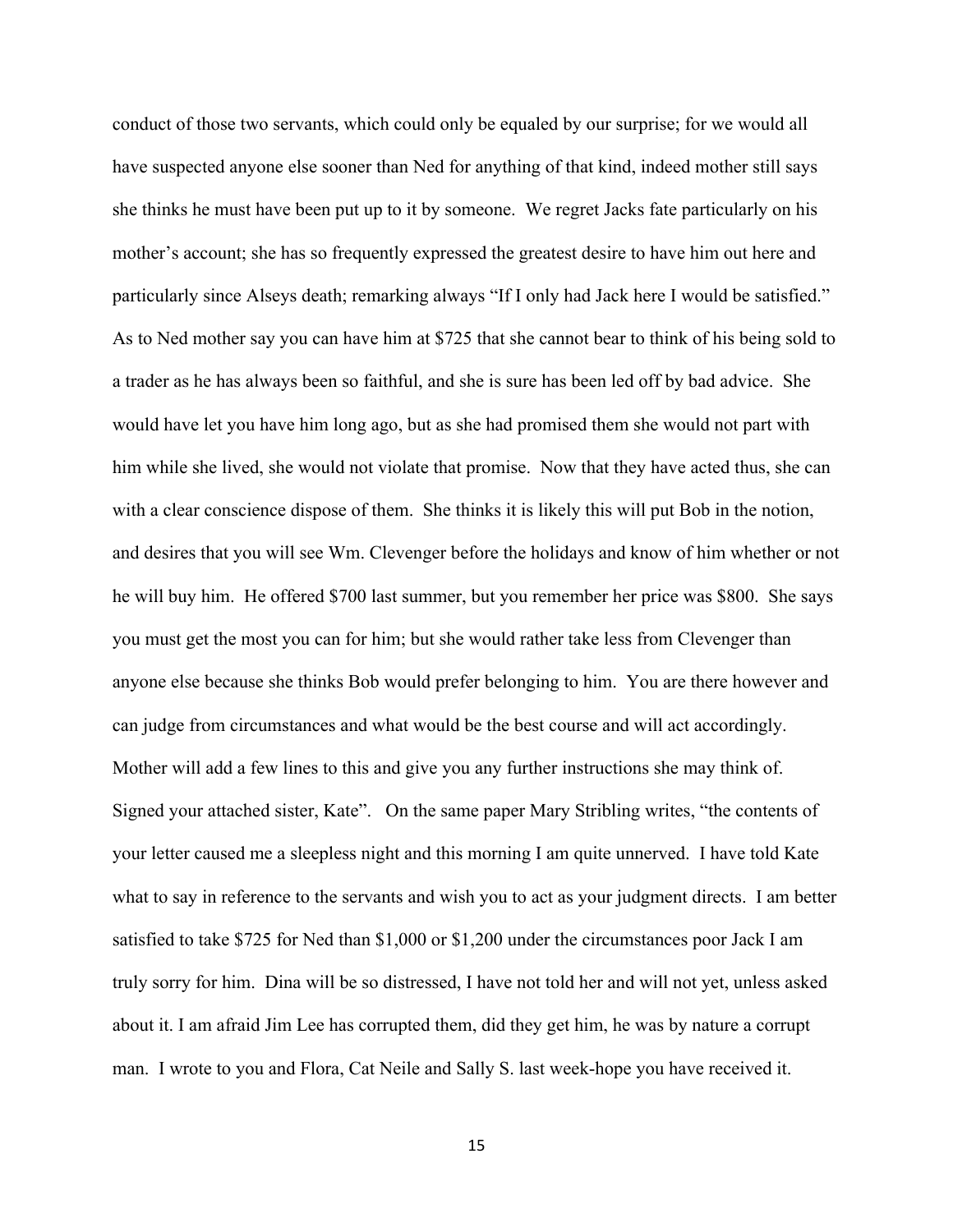Signed yours affectionately, M. Stribling."<sup>xli</sup> On March 10, 1856 another reward for the return of James Lee is posted by Joseph Bruin, an update to the prior posting is noted: he is very humble in his looks and conversations, but is fond of liquor and sometimes gets drunk, and is a notorious thief, James is about 38 years of age, but looks older, he will aim to pass as a freeman, he has been seen in Clarke, Jefferson, Loudoun counties and was seen near Harpers Ferry about Christmas.<sup>xlii</sup> On March 13, 1856 Kate write another letter to Edward addressing the sale of Bob to Clevenger and the hire of Bob and Jack. It also mentions monies being donated to assist in building a church.<sup>xliii</sup> These archives document a small portion of daily life of people connected to the McCormick family. The real history of Clermont cannot be told without all of the available information concerning the lives of all who made prosperous. By 1860 Edward's real estate value increased to \$36,000 and his personal property to \$23,985.00 xliv with an increase of enslaved people to 28 with 3 houses/quarters.<sup>xlv</sup> McCormick's working farm known as Clermont generated crops of wheat, corn and oats and the livestock included horses, oxen, cows, cattle, sheep and swine.

Clermont's archives continue after slavery into reconstruction as a receipt from Josephine Williams for making a shirt for Dr. Taylor Stribling for \$1.00 survives. The document dated November 30, 1867 reveals Josephine's mark witnessed by Flora McCormick.<sup>xlvi</sup> On January 1869 another receipt reveals payment to Cyrus and Susan Thornley for nine weeks of work. Xlvii Surviving documents during the reconstruction era gives another platform for interpretation and public forum gives. The door opens into 1870 when Edward McCormick dies leaving Clermont to Ellen L. McCormick. A deed filed September 30, 1870, records the deed of bargain and sale and plat of Josephine City. Ellen L. McCormick widow of Edward, acting as the executrix of his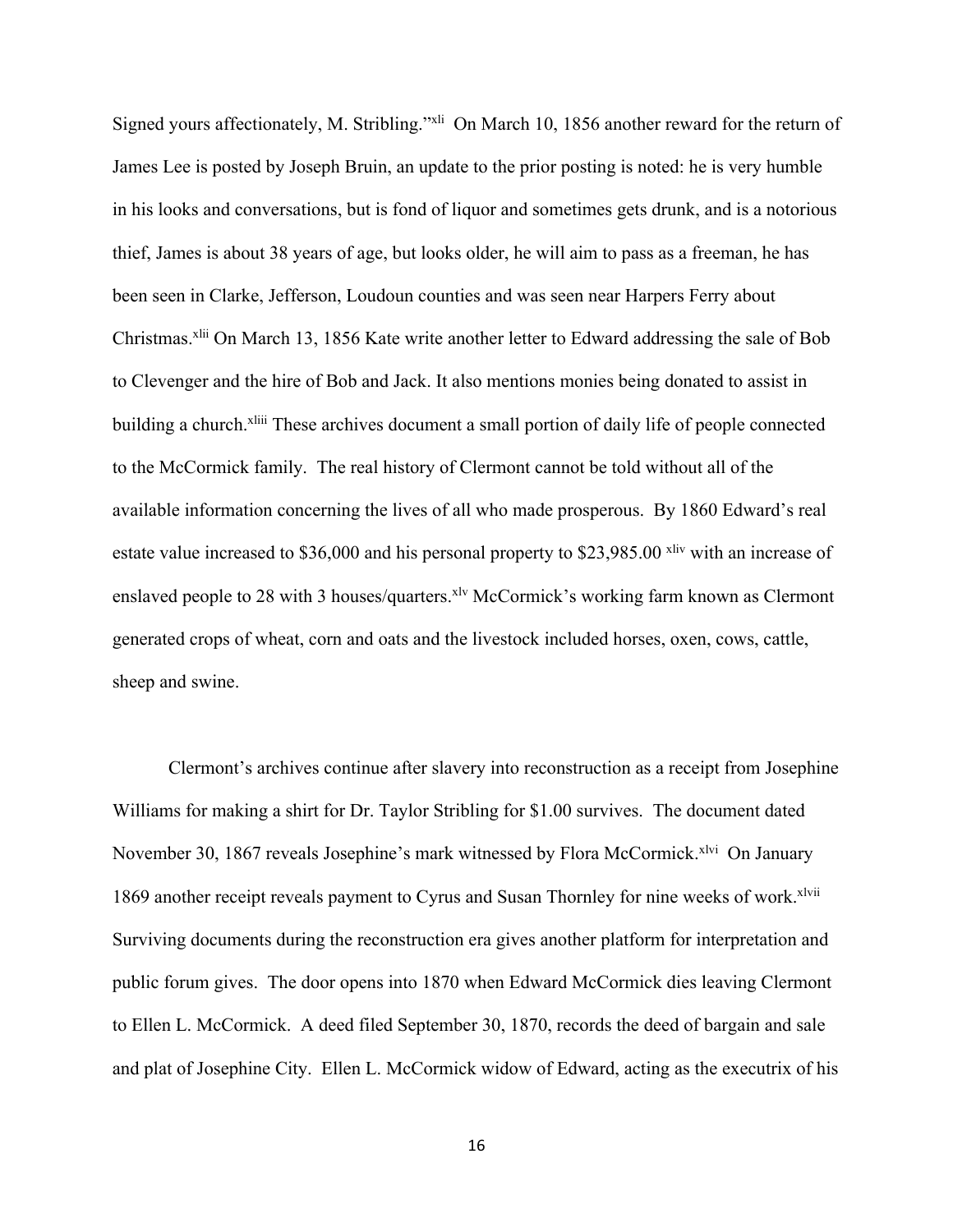will, is the grantor of this transaction the grantee are: Charles Miles, Charles Johnson, Josephine Williams, Philip Williams, George Williams, Wilson Lovett, George Carter, Catharine Taylor, Jacob Jackson, Morgan Coxer, Daniel Carter, Presley Jenkins, Reason Harrison, George Fields, Richard Stephenson, Thomas Laws, Peter Lovett, George W. Carter, Tobias Carter, Elzey Wilson, Lee Moore, Nelson Reid and George G. Potter. Xiviii With the purchase of these lots and the recording of the transactions Josephine City is established. Utilizing the deed and plat provides the Clermont Historic Trust an opportunity to support the Josephine Community. Support might be in the areas of fundraising, an event venue for genealogical workshops, oral history projects, educational outreach as well as assistance with the ongoing quest of the Josephine School Museum to learn of the person, for the purpose to learn of the person, for whom Josephine City was named. Could it be named for Josephine Williams who, in 1867, made a shirt for Dr. Stribling, and is this the same Josephine Williams who purchased lots one and two?

The oral history of the Josephine Community is time sensitive and a priority. Dee Dee Liggins, a descendant of the Josephine City Land Holders, is interested in the preservation and interpretation of Josephine City. She introduced me to two community members with some known connection to Clermont prior to the 1950's. She introduced me first to Mrs. Viola Roberts whose sister Ada Clay worked for the owners of Clermont the McCormick/Beardsall Family. She stated her sister stayed in the small house across from the big house. Rufus Bell ran the farm and stayed in the tenant house across the field. Ada's husband worked for Bell on the farm. During this time Viola attended the Training School and her teacher was Georgia Carter. She states she did not have an oral or written family history of Clermont or Josephine City.<sup>xlix</sup>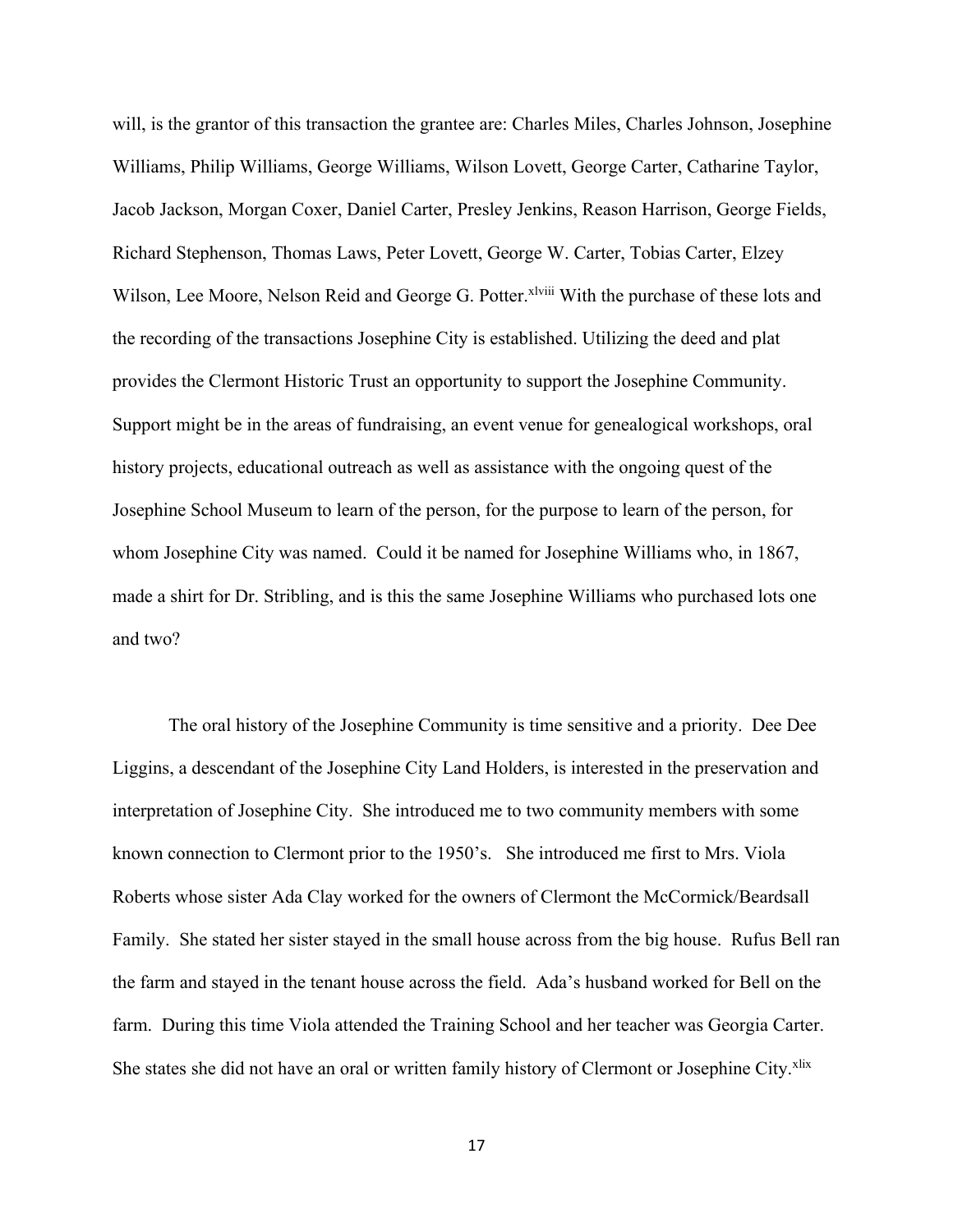Later that June day I was taken to the home of Ms. Geneva Brown Jackson to inquire of her knowledge of Clermont. Ms. Jackson, a pleasant woman was busy baking preparing for a local event. I inquired of her childhood memories of Josephine City, Berryville and Clermont. She informed me that she came from White Post to Warren County, and doesn't have a family oral or written history of Clermont or Josephine City. However she did inform me of being employed for a period of time and residing at Clermont. She remembers she was in the  $9<sup>th</sup>$  grade and living in the tenant house on the grounds of Clermont. She stated she worked for the Beardsall family and her duties included preparing breakfast and dinner.<sup>1</sup> Oral histories however small will shed additional information relative to the interpretation of Clermont.

The Clermont Historic Trust affords a great opportunity for all people to visit and study the operation of this property and those who purchased, built, and maintained its daily activities. This property although surveyed by the young George Washington, is free from housing any of the more well-known founding fathers of America; therefore, it allows visitors to view ordinary property owners without being influenced by fame and fortune. During the period of slavery, we find the enslaved of Clermont having a constant value in its daily operation. Further study of the African American Daily Life at Clermont will be a catalyst for public forum and interpretation. The same value and need for their presence at Clermont must be a vital part of this property. The study of the inhabitants of this property will reveal typical people of this era and will lend itself friendly to those seeking a better understanding of roles and endurance of the once enslaved people of Clermont and the transition into reconstruction and the settlement of Josephine City.

## Endnotes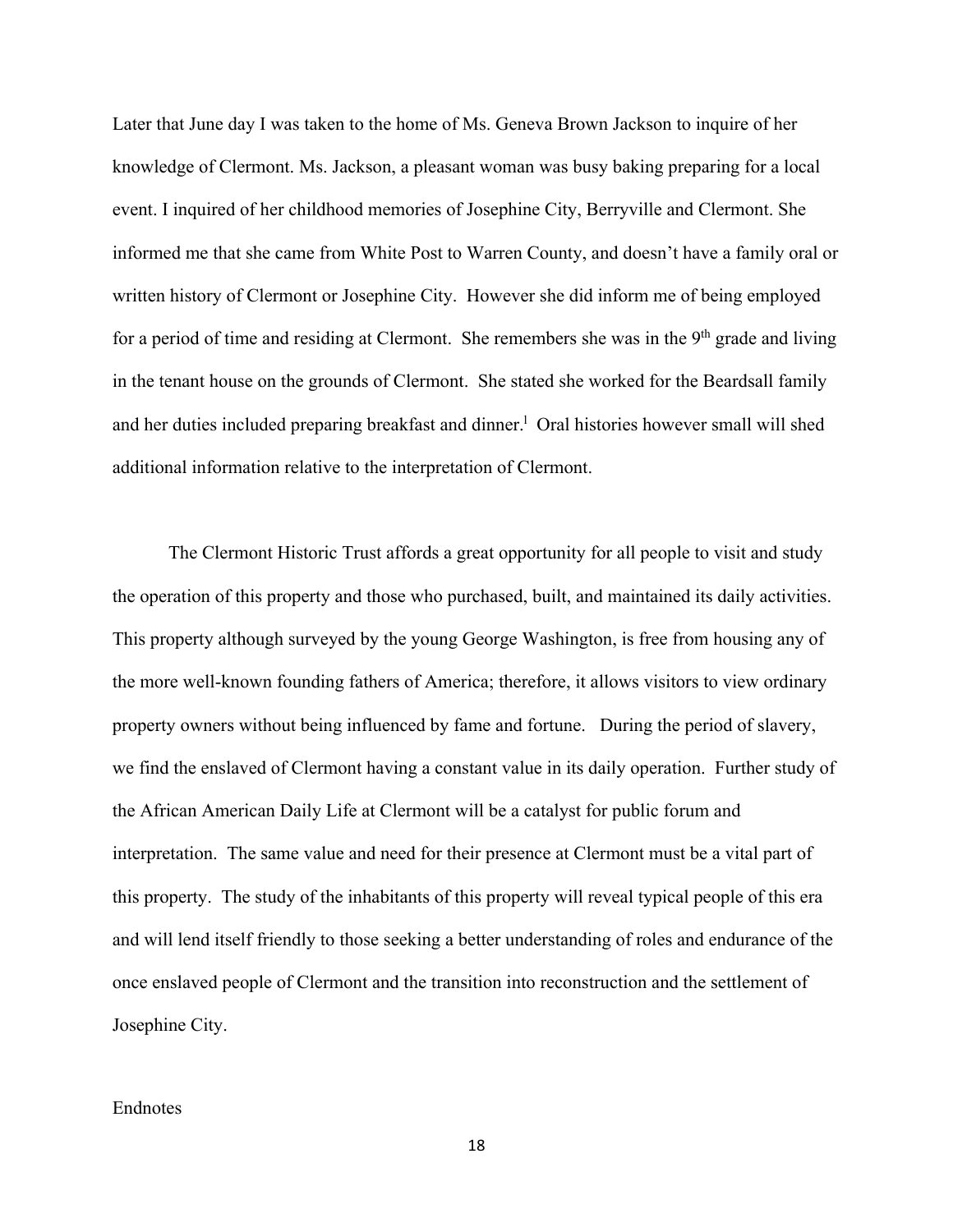<sup>i</sup> Dianne Swann-Wright, Lucia Stanton, and Beverly Gray, *About the Getting Word Project* « *Thomas Jefferson's Monticello*, Thomas Jefferson Foundation, Inc., Thomas Jefferson's Monticello, section goes here, accessed June 20, 2011,

http://www.monticello.org/site/plantation-and-slavery/about-getting-word-project.

ii Mary V. Thompson, "They Appear to Live Comfortable Together": Private Life of the Mount Vernon Slaves" (lecture, Slavery in the Age of Washington, Mount Vernon, Mount Vernon, November 3, 1994), accessed June 7, 2011,

http://www.mountvernon.org/pdf/they%20appear%20to%20live%20comfortable%20together.pd f.

iii Estate Sale of Taliaferro Stribling May 15, 1775 filed March 4, 1785 Frederick County, Virginia Will Book 5, page 68 Frederick County Circuit Court.

iv David Edwards and Joanna Evans (May 1, 2005). *National Register of Historic Places Nomination: Clermont PDF (890 KB)*. National Park Service

<sup>v</sup> Will of Edward Snickers June 18, 1790 filed June 4, 1791 Frederick County, Virginia Will Book 5, page 296 Frederick County Circuit Court

vi Will of Edward Snickers June 18, 1790 filed June 4, 1791 Frederick County, Virginia Will Book 5, page 296 Frederick County Circuit Court

<sup>vii</sup> June Purcell Guild, Karen Hughes. White, and Joan W. Peters, "Chapters 2 & 3, Servants and Slaves in the Sixteen & Seventeen Hundreds," in *Black Laws of Virginia: a Summary of the Legislative Acts of Virginia concerning Negroes from Earliest times to the Present* (Lovettsville, VA: Willow Bend Books, 1996), 48, 55

viii Will of Taliaferro Stribling September 7, 1774 filed October 4, 1774 Frederick County, Virginia Will book 4, page 295 Frederick County Circuit Court

ix Inventory of Taliaferro Stribling "n.d." filed 1775 Frederick County, Virginia Will Book 4, page 306 Fredrick County Circuit Court

x Inventory of Taliaferro Stribling September 28, 1784 filed October 5, 1784 Frederick County, Virginia Will Book 5, page 48 Frederick County Circuit Court

xi David Edwards and Joanna Evans (May 1, 2005). *National Register of Historic Places Nomination: Clermont PDF (890 KB)*. National Park Service

 $xii$  June Purcell Guild, Karen Hughes. White, and Joan W. Peters, "Chapters 2, 3 & 4, Servants and Slaves in the Sixteen, Seventeen & Eighteen Hundreds," in *Black Laws of Virginia: a Summary of the Legislative Acts of Virginia concerning Negroes from Earliest times to the Present* (Lovettsville, VA: Willow Bend Books, 1996), 47, 72

 $xiii$  Ibid pages 106-107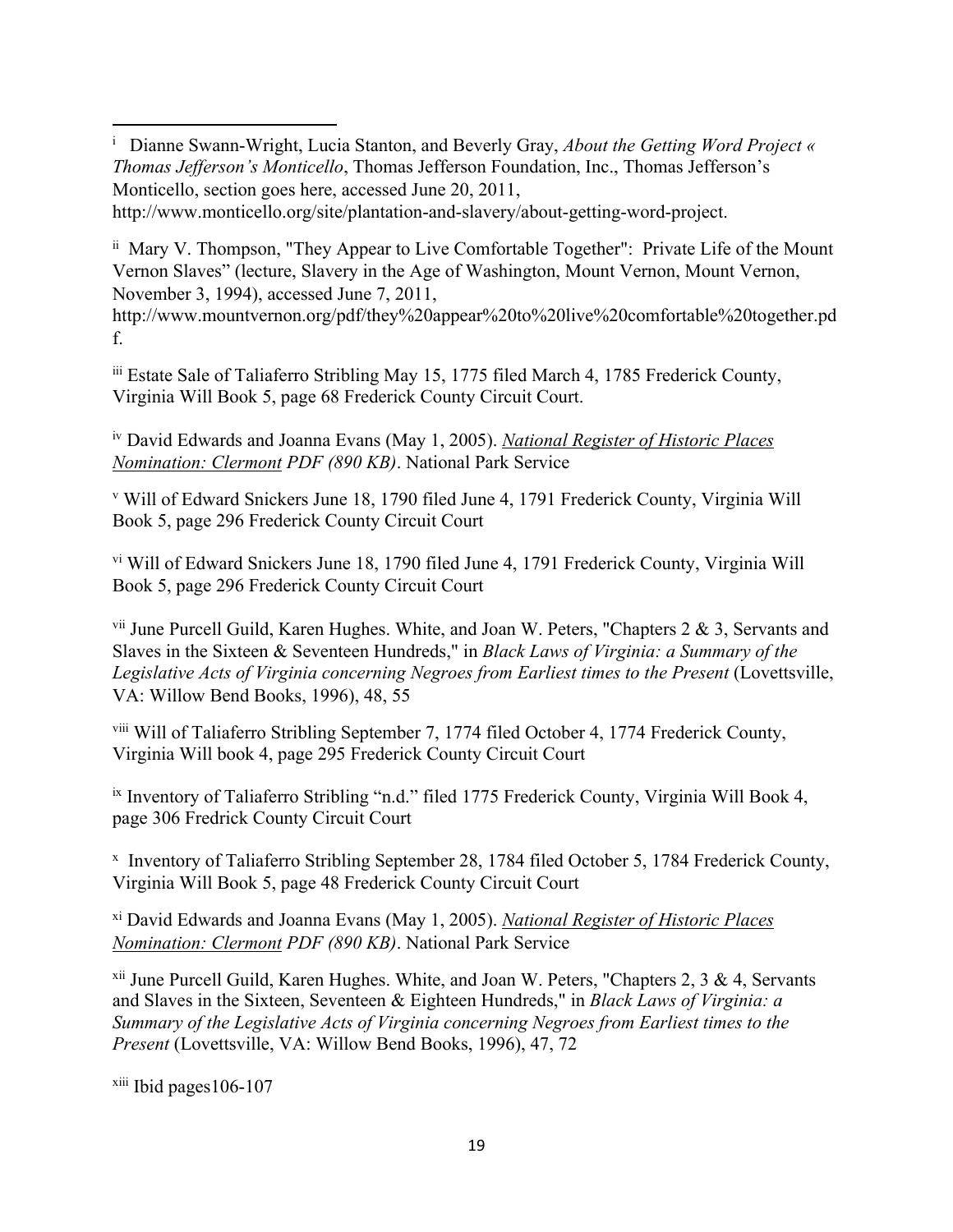xiv Jonathan Robinson, comp., *Minutes of the Buck Marsh Corresponding Meeting of Baptist Brethren of Colour*, Fourth Meeting June 7, 1829 (S. H. Davis, Printer, 1829), 1-4.

xv 1820 United States Census (Free Schedule), Berryville, Frederick County, Virginia page 38 roll M33\_138; image 50 Original data: Fourth Census of the United States, 1820. (NARA microfilm publication M33, 142 rolls). Records of the Bureau of the Census, Record Group 29. National Archives, Washington, D.C.

xvi David Edwards and Joanna Evans (May 1, 2005). *National Register of Historic Places Nomination: Clermont PDF (890 KB)*. National Park Service

xvii Frederick County, Virginia Will Book , page

xviii David Edwards and Joanna Evans (May 1, 2005). *National Register of Historic Places Nomination: Clermont PDF (890 KB)*. National Park Service

xix Inventory Estate of Dawson McCormick August 12, 1834 filed October 3, 1836 Frederick County, Virginia Will Book 19 page 274

xx Estate Sale of Dawson McCormick April 5, 1834 filed December 5, 1836 Frederick County, Virginia Will Book 19, page 345 Frederick County Circuit Court

xxi Executor Account of John Milton March 25, 1818 filed January 23, 1825 Frederick County, Virginia Will Book 12, page 197 Frederick County Circuit Court

xxii David Edwards and Joanna Evans (May 1, 2005). *National Register of Historic Places Nomination: Clermont PDF (890 KB)*. National Park Service

xxiii "Virginia Legislative Petitions: Petition 11683706 December 31, 1836," University Libraries, The University of North Carolina at Greensboro (UNCG), March 30, 2009, section goes here, accessed May 05, 2011, http://library.uncg.edu/slavery/petitions.aspx.

xxiv Guardian Account for Edward McCormick October 1835 – December 4, 1848 filed September 1, 1848 Frederick County Will Book 22, page 379-382

xxv Account 1848 George West Berryville, Virginia: Clermont Main House Archives 2006.1.25338.097C

xxvi Hire Contract 1849 Robinson Family 1849 Berryville, Virginia: Clermont Main House Archives 2006.25338.098.B

xxvii Receipt 1848 from Taliaferro Stribling for hire of three servants to E. McCormick Clermont Main House Archives 2006.1.25338.098C

xxviii Receipt January 1, 1851 Mary Stribling Berryville, Virginia: Clermont Main House Archives 2006.1.00134.2e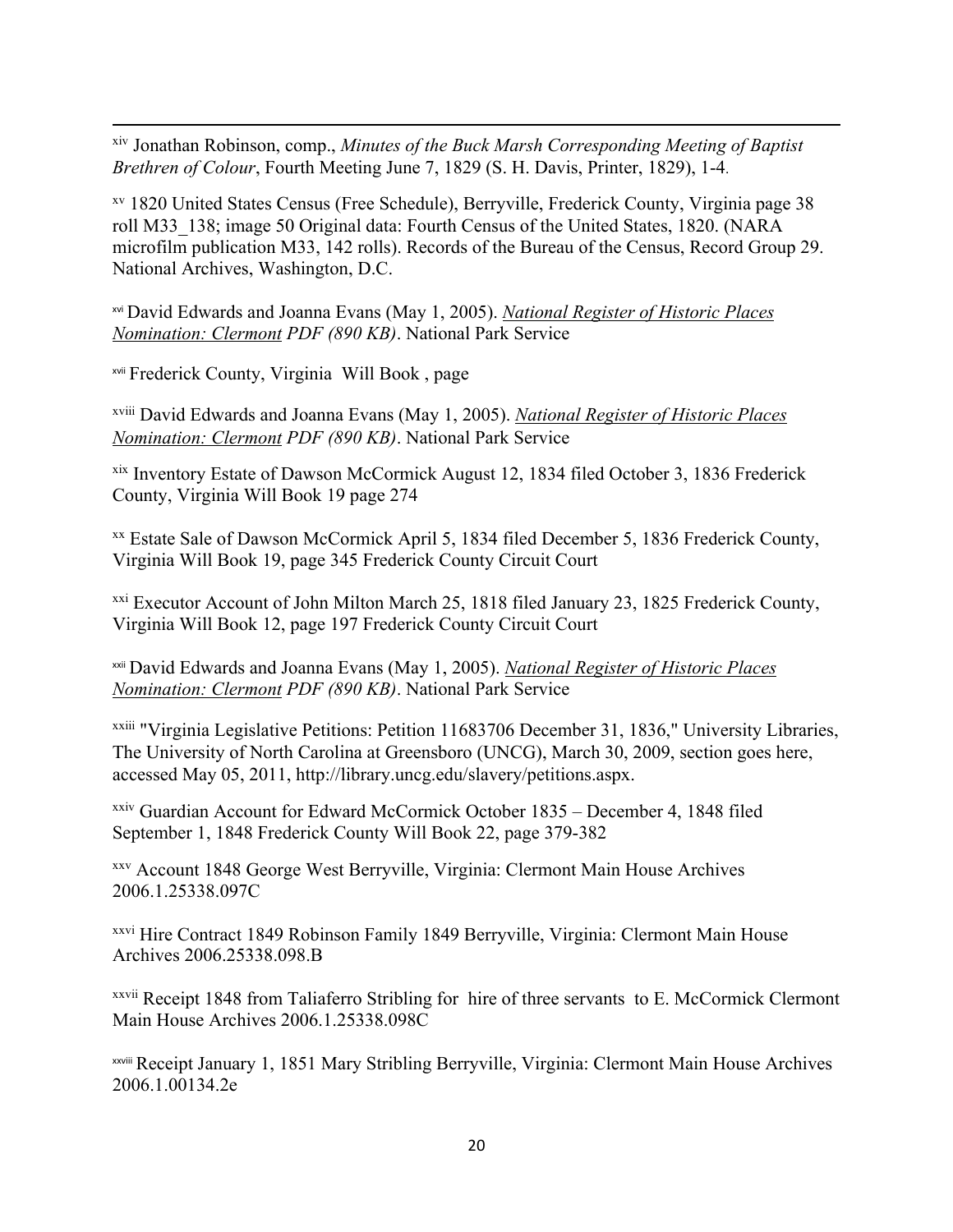xxix Hire Contract Ned 1852 Berryville, Virginia: Clermont Main House Archives 2006.1.25338.101B

xxx Account S. S. Neill 1851-1852 Berryville, Virginia: Clermont Main House Archives 2006.1.25338.101A

xxxi Account Kable & Cooley 1855 Berryville, Virginia: Clermont Main House 2006.1.25338.104G

xxxii Ancestry.com. *1850 United States Federal Census* (Free Schedule) [database on-line]. Provo, UT, USA: Ancestry.com Operations, Inc., 2009. Images reproduced by FamilySearch: Clark County, Virginia July 23 12th District Roll: *M432\_940*; Page: *175B*; Image: *353* 

xxxiii Ancestry.com. *1850 U.S. Federal Census - Slave Schedules* [database on-line]. Provo, UT, USA: Ancestry.com Operations Inc, 2004. Images reproduced by FamilySearch: Clark County, Virginia July 18 12th District Roll: M432, 1, Image:009

xxxiv Letter Joseph Bruin August 17, 1855 Berryville, Virginia: Clermont Main House Archives 2006.1.25338.104.A

xxxv Letter M. M. Lewis August 23, 1855 Berryville, Virginia: Clermont Main House Archives 2006.1.25338.104.B

xxxvi Letter August 29, 1855 Joseph Bruin Berryville, Virginia: Clermont Main House Archives 2006.1.25338.104.C

xxxvii Letter Joseph Bruin September 10, 1855 Berryville, Virginia: Clermont Main House 2006.1.25338.104.D

xxxviii "Join the Network to Freedom," U.S. National Park Service - Experience Your America, section goes here, accessed June 04, 2011, http://www.nps.gov/subjects/ugrr/join\_ntf/index.htm.

xxxix Broadside James Lee September 7, 1885 Berryville, Virginia: Clermont Main House Archives 2006.1.00116

<sup>x1</sup> Letter M. M. Lewis to Edward McCormick September 28, 1855 Berryville, Virginia: Clermont Main House Archives 2006.25338.104E

xli Correspondence Kate & Mary Stribling to Edward McCormick November 15, 1855 Clermont Main House Archives: 2006.1.25338.104.F

xlii Broadside James Lee March 10, 1856 Clermont Main House Archives: 2006.1.25338.105.B Handbill

xliii Letter Kate Stribling to Edward McCormick Berryville, Virginia: Clermont Main House Archives 2006.1.25338.105A